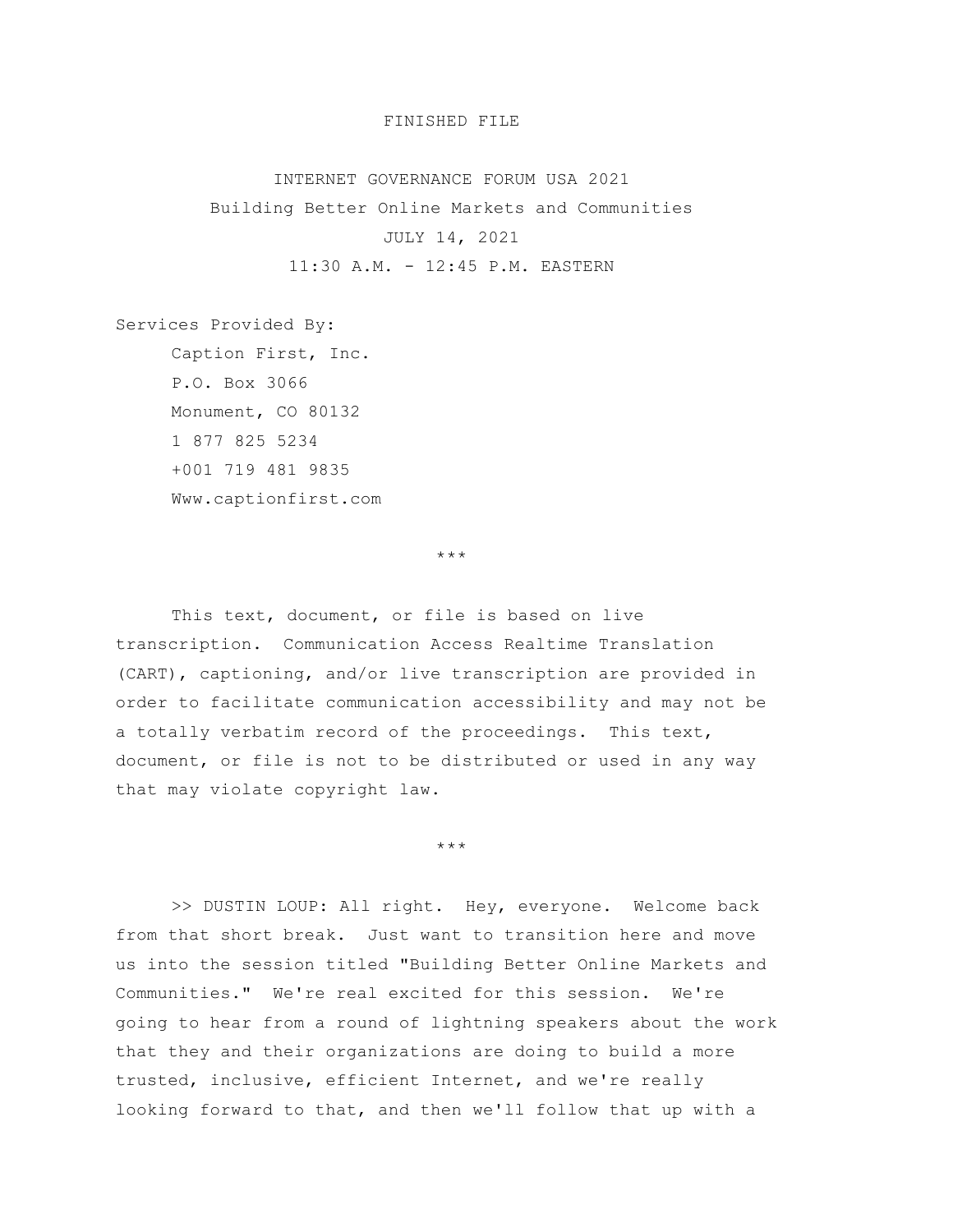panel discussion on how we can better enable these efforts to succeed now and moving forward.

So to kick off our round of lightning talks, I would like to ask Michelle Fang, chief legal officer of Turo to join us and tell us about Turo and everything you are doing.

>> MICHELLE FANG: Good morning. Good afternoon, everyone. It's wonderful to be here. Michelle Fang, chief legal officer of Turo. Turo is the world's leading peer-to-peer car sharing company. So think Airbnb for cars. And one of the wonderful things about it and what makes Turo really unique is the access. Many people have access to a car and it's a really - it's a tool for economic empowerment for someone who either may not be able to otherwise afford a car. They can buy it and share it a certain number of days a week and afford the car that they may not be able to or use it as a tool for economic empowerment and use it to save for college, help pay off school debt and use it in retirement, et cetera. It's a lot easier to buy a car than to buy a home, and then make money off of it, and use it as a tool for wealth, and as an alternative to other forms of employment, or in addition to that.

So we're making a really big difference in a lot of people's lives and the majority of our hosts come from, you know, backgrounds, immigrant background, minority, military, et cetera, and so we are making a difference in people's lives. So thrilled to be here.

>> DUSTIN LOUP: Thank you so much, Michelle. Great to hear about how Turo is approaching the -- shaking up the rental car industry.

So we'll move next to Sylvia Morse, from the Center for Family Life.

>> SYLVIA MORSE: Hi, everyone. Good morning. Great to be here with you. So I'm Sylvia Morse. I'm assistant director in the cooperative development program at Center for Family Life, which is a social services organization in Brooklyn, New York. And for almost 15 years, we have been incubating worker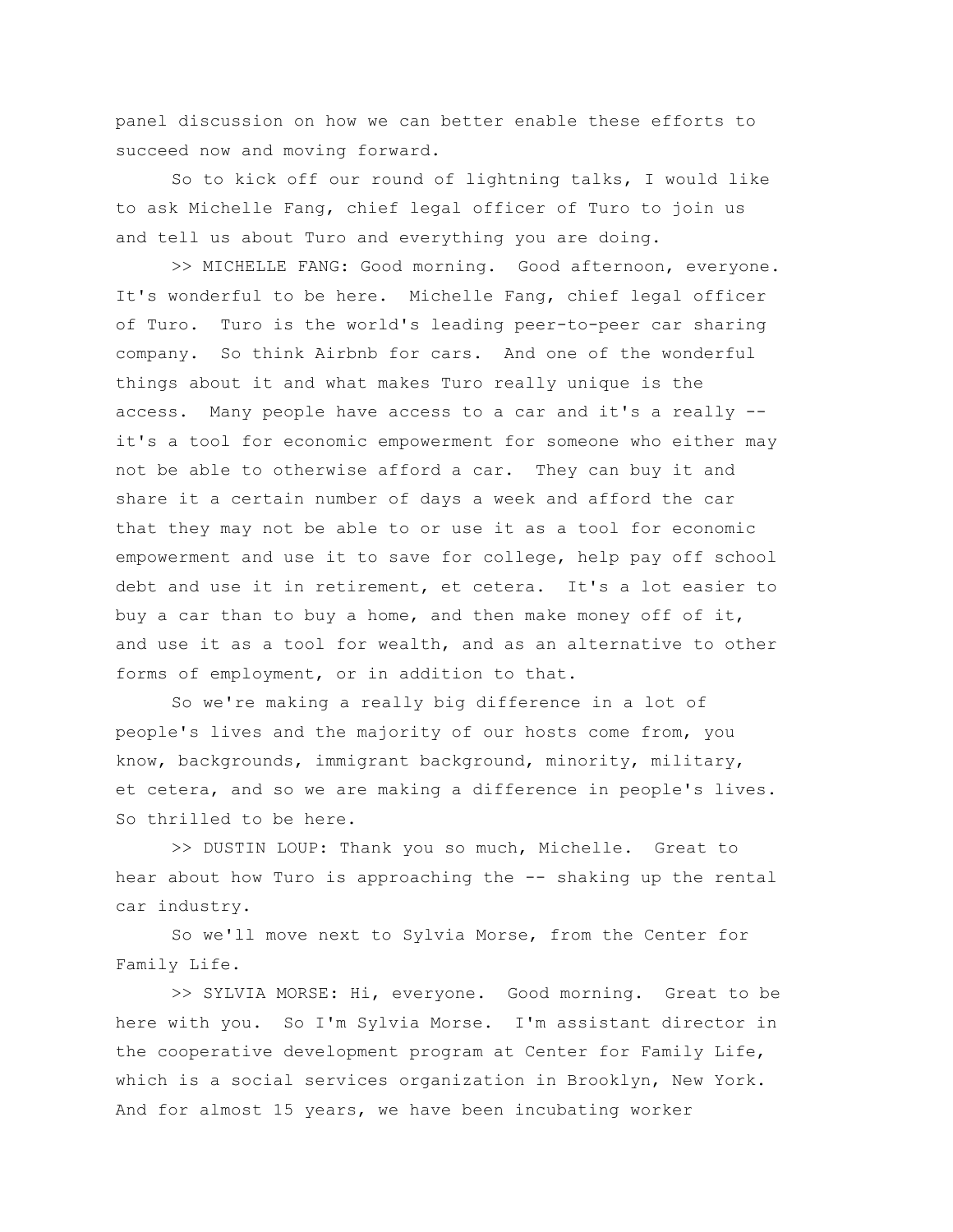cooperatives or worker-owned businesses in immigrant communities in New York City, primarily in domestic work centers.

And the project I will be talking about today is over the past five years, we have been supporting the development of Up and Go, which is a platform, a web app for booking home cleaning services in New York City and in the future beyond New York City.

The difference is that it's cooperatively owned by the workers themselves. So the workers set the prices, establish exactly what services they provide, all the policies that affect the safety of their workplace, how to respond to the customer disputes and they own the brand, the IP. They co-designed the platform with the engineering team, and so this is really a response to looking at the way we were seeing tech start-ups enter, specifically the home cleaning space, but obviously we have seen a lot of different aspects of the digital gig economy changing.

And the workers we serve are primarily monolingual Spanish speakers. Some of them have pretty limited formal education. And, you know, some of them don't have basic tech literacy, at least before they started participating in our program and joining the platform.

And for many of them -- you know, most of the domestic work sector is really informal work and independent workers, and because we had seen over the years of our work, the power of worker cooperatives to improve safety and work standards in these sectors by establishing contracts, basic tools for people to be able to negotiate for their work, we saw a potential to use cooperative models in the digital gig economy space and make sure that these workers could remain competitive in the way that their industry is changing.

>> DUSTIN LOUP: Awesome. Thank you, Sylvia for sharing that. We'll move next to Justin Curtis from the senior director of academic and strategic initiatives from the Bryn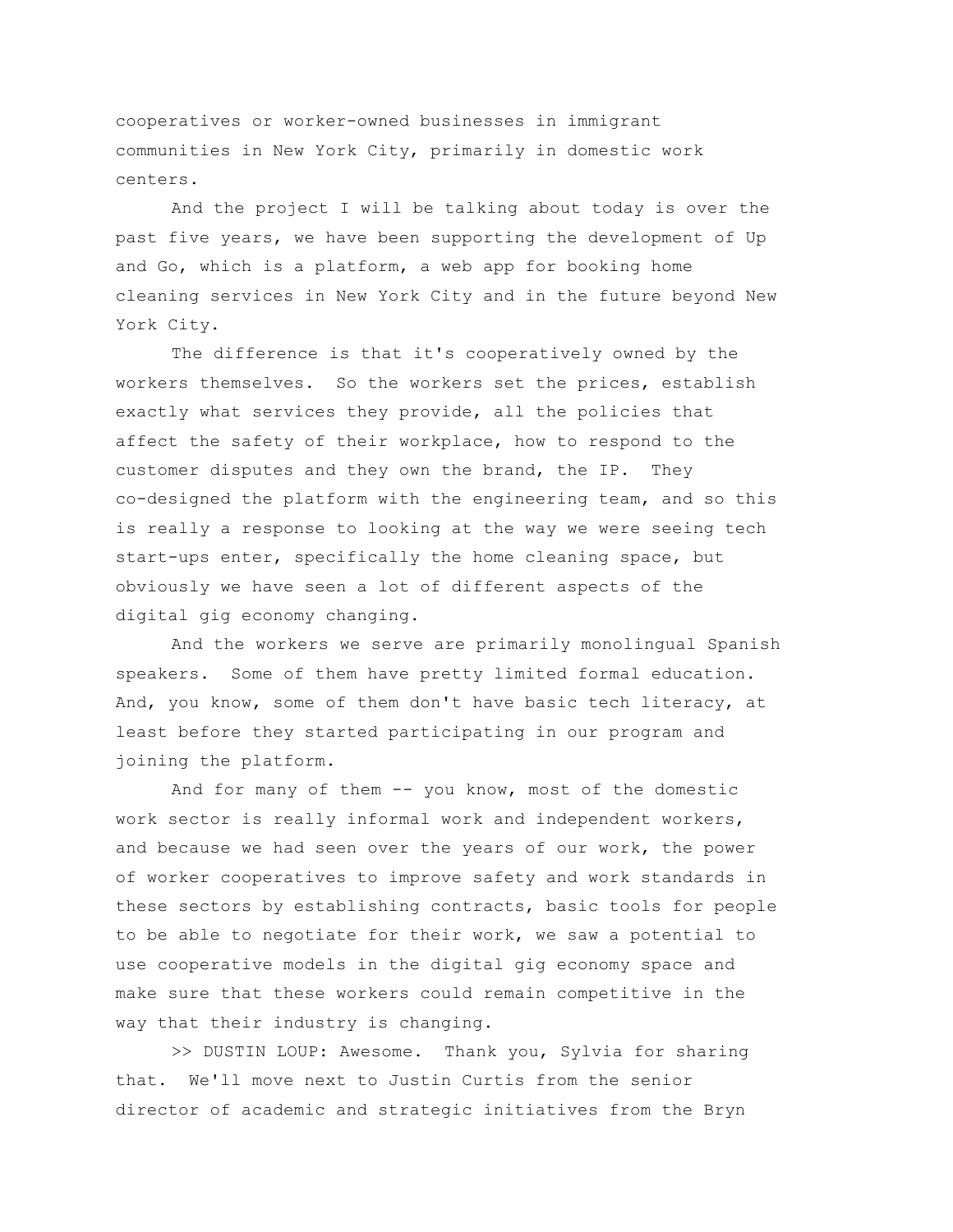Mawr School. Go ahead, Justin.

>> JUSTIN CURTIS: Hi, everyone. Thank you for having me. As Dustin said I'm the senior director of academic and strategic initiatives and the director of Bryn Mawr online, and I'm 19 years here. It's an all girls college preparatory in Baltimore, Maryland. I will talk to you about our journey to this point.

I remember back in spring break of March 2020 vividly when we realized more than likely that we would not be returning to in-person schooling any time soon because of COVID-19, like many schools we were quickly forced to re-envision how to deliver academic program, build community in the online school setting and support our students, faculty and staff, as we navigated this new reality.

Over the next few months, we learned a tremendous amount about what works in an online environment and equally as well what doesn't work. Some of our pedagogical structures of instruction needed to be radically altered for our students to continue to learn in the online classes.

Fortunately, we had a few things in our favor. We invested heavily in online programs and technical programs. The technical prowess of our students and teachers, allowed us to focus on pedagogy from the start. Our teachers were absolutely committed to delivering the best learning environment possible.

And we continued throughout the process of distance learning to invest heavily in professional training for our faculty, and we formed faculty cohorts that developed best practices in several key areas of instruction.

Fast forward to today, 16 months later we have been offering online instruction to our girls in some fashion over the last 16 months with no break. Our online summer academic classes wrap up. We have seen 400% growth in those classes over the last two years and based on our experiences and trainings we think we know how to deliver a good online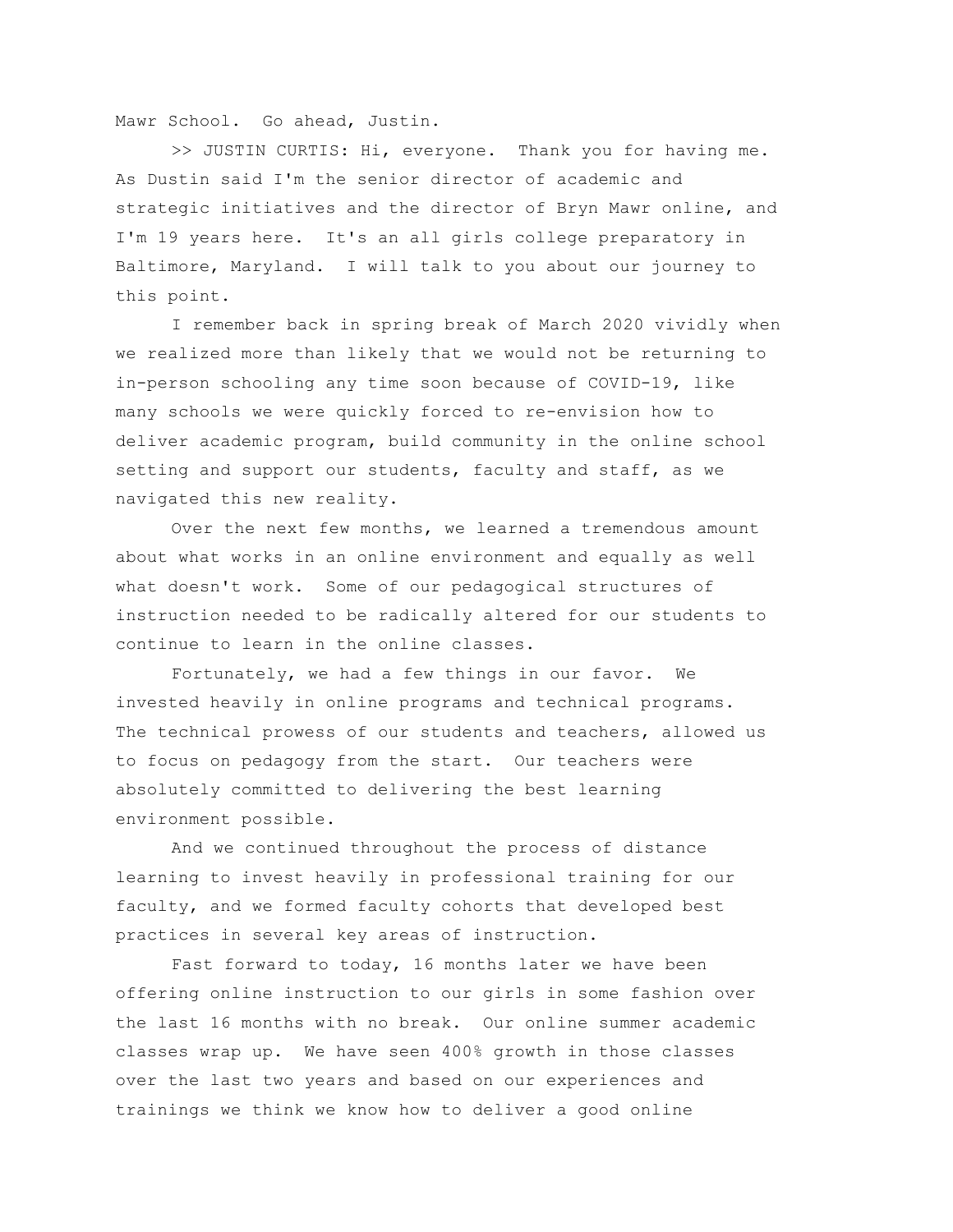experience for our students, and we always look to improve our craft.

One, there is a demand for online academic programs. It's evident by our online academic coursework, and speaking with parents, at many other schools, many families were tired of the online slide and looking for challenging rigorous online academic environments.

Some students truly thrive in an online learning environment, for a number of different reasons.

There's online schools that seem flexible and allow them to pursue their own interests.

Some students report feeling less anxious in an online environment. We found that students who are normally -- many students who are normally quieter in traditional classroom settings became vocal speakers. The families like the flexibility of not being tied to a geographic location. We had students taking classes from all over the world. And the online environment allows us as a school to expand our mission and our reach. We are dedicated to providing the best academic experience possible for girls and up until this point we could only reach girls within a 40-mile radius of the Baltimore, Maryland campus. We divided to launch Bryn Mawr online. We are targeting ninth grade girls for our initial cohort. And we are seeking 15 students in year one. We are looking for the same traits as we look for our current girls, curious, intelligent, ambitious students to be part of our program will our academic program, mirrors to a T the existing honors and advanced placement program and we are accredited and diploma school.

We offer some of the major programs and services to our kids that we would offer for in-person students. Each person is assigned a coach for family and student navigation in the online experience, students are assigned college counselors, peer mentoring happens between kids on our campus and kids online. And then we offer another -- I'm sorry, a number of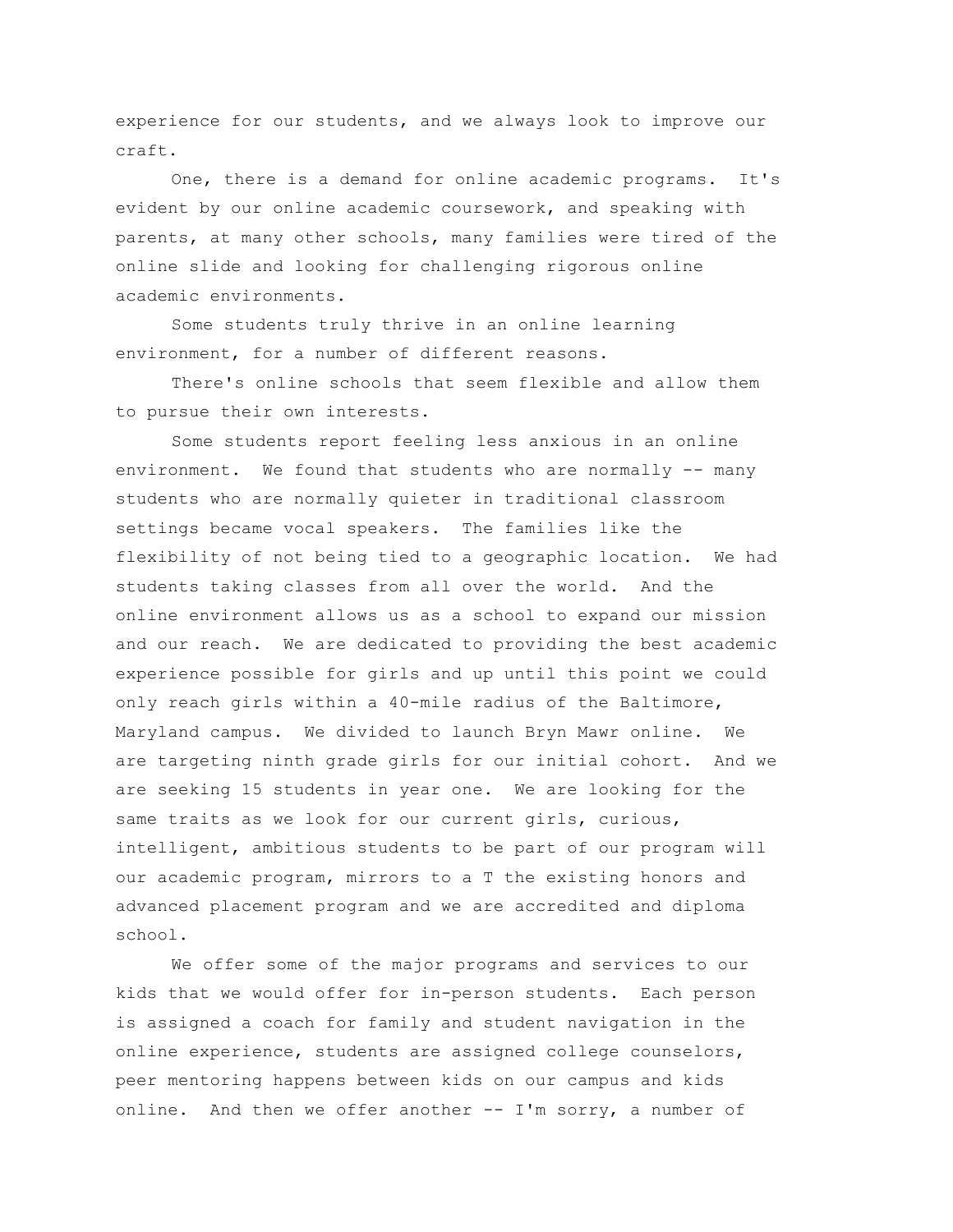other online programs, including civic engagement series, a partnership with social entrepreneurship and MIT on quantum computing.

We also plan and offer shared opportunities with the bricks and mortar and online students and ultimately what we are trying to do we aim to establish an online Bryn Mawr learning plan online and across the world. We believe establishing an interconnected network of learners benefits all of our students to different cultures viewpoints and experiences which help to develop our students as global citizens.

Thanks for your time and I appreciate you listening.

>> DUSTIN LOUP: Awesome. Thank you, Justin. And so we're going no move hon to our final lightning talk, from Allison Davenport of the Wikimedia Foundation.

>> ALLISON DAVENPORT: Yes, thanks.

Thanks, Dustin.

So just this past January, Wikipedia celebrated its 20<sup>th</sup> birthday, marking 20 years of community efforts to bring free dodge to the world one edit at a time.

We have really used this opportunity to take stock, to celebrate the unique qualities and practices that have brought Wikimedia's community and its projects to their place of relative sophistication today and to envision how we can continue to improve in the face of an increasingly uncertain future.

On Wikipedia and in the Wikimedia movement, trust has always been an essential component to the past and the future success of the projects, whether it was the trust placed in the project's future success by its early editors, or the trust Exhibited by its readers who turned to Wikipedia for information on everything from health to human rights.

As we enter an age where trust and information on online platforms is hard won, we started to ask ourselves how can Wikimedia and movements like it continue to thrive and adapt to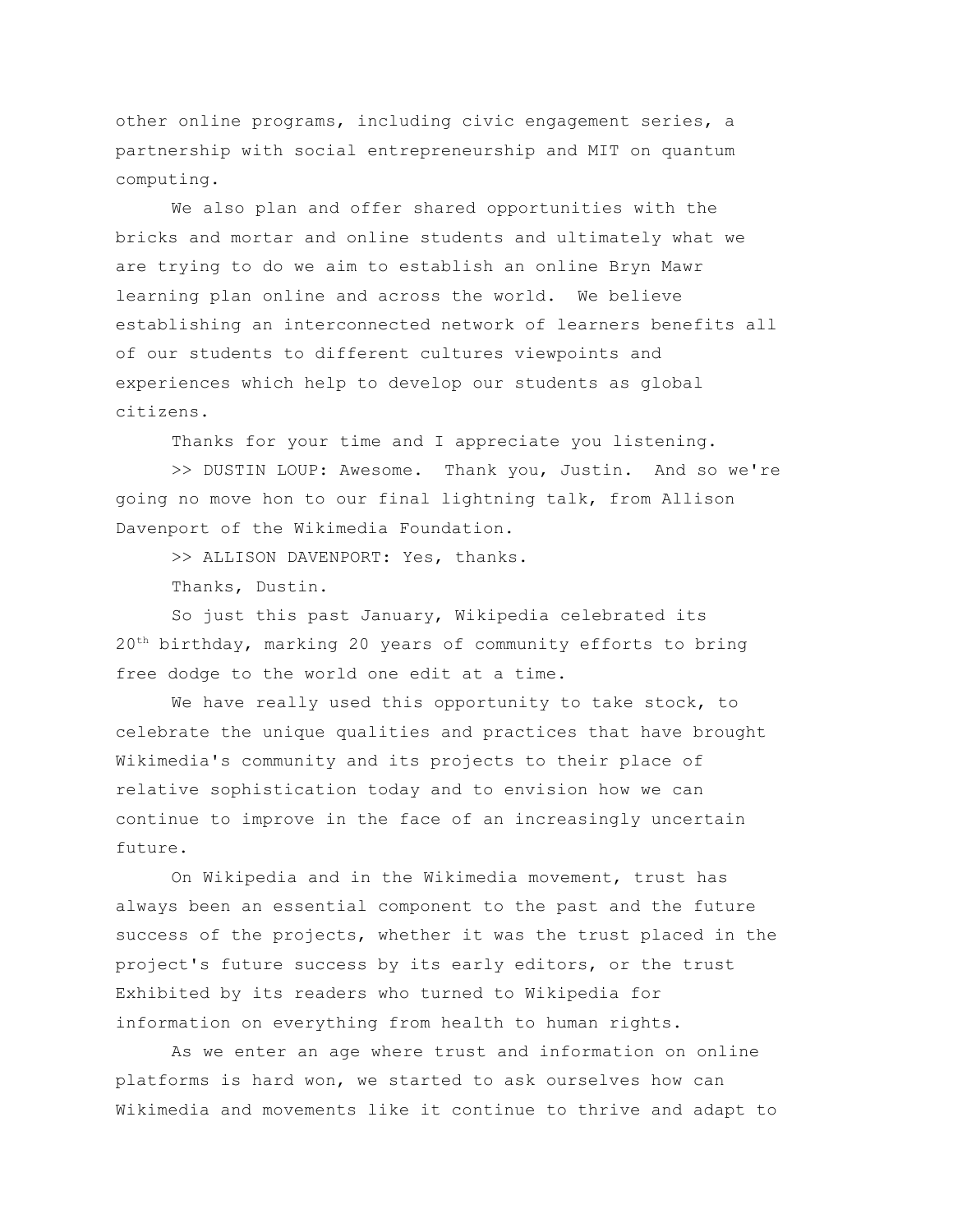changes in global, social and policy environments that threaten the models that made us trustworthy to begin with.

So let's talk a little bit about those models. Wikimedia is built on a strong foundation of technical, social, and normative structures that have shaped both its early success and its longevity. Wikipedia was built with a share goal in mind to expand access to information through the creation of an online encyclopedia.

One of the most important aspects of trust in Wikipedia both for editors and readers is transparency which permeates all three of these structures. Technically, transparency is built into every edit on an article which creates a marker of what was changed and by whom.

Discussions about articles occur on public talk pages where they can be noted for posterity. And even the heavy preference for linking to other articles and sources, the impetus for what many call a wiki rabbit hole is a technical investment in the information contained on Wikipedia, continuing to be instantly verifiable.

While technical infrastructure is integral to making Wikipedia a trustworthy product, social structures and norms have been central to creating trust within our editor community, which is just as important as our reader community.

These structures include elections for administrators who moderate content and behavior, procedures for public discussions about rule changes, even rule changes instigated by the Wikimedia Foundation and the basic set of content policies and rules when someone deviated from the shared goal. When they feel a sense of ownership and accountability in the power structures that they have to relate with, they are more likely to trust that those power structures will make the right decision.

Finally, over the past 20 years many additional norms and rules developed based on need within these longstanding editing communities. These norms are often asking people to assume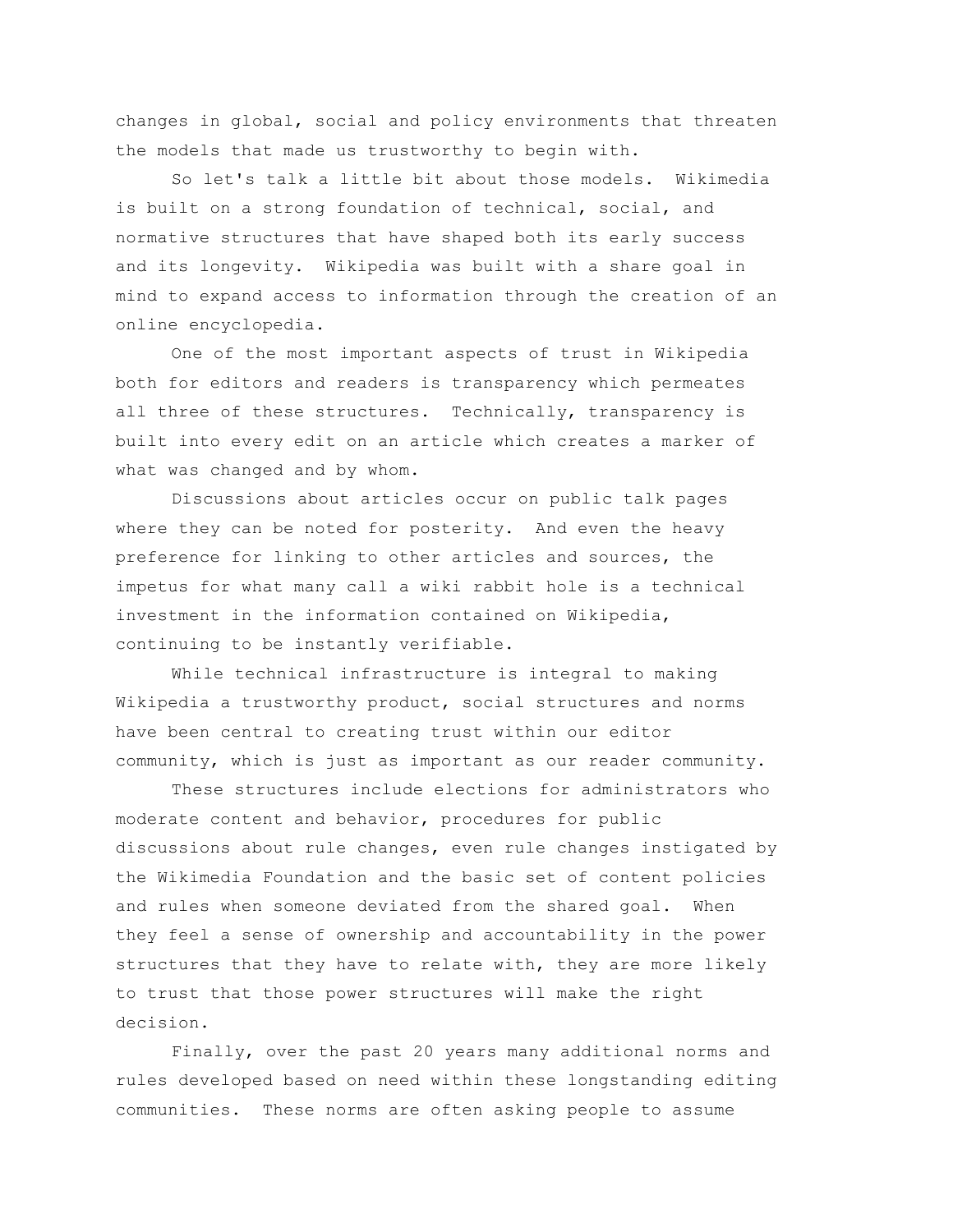good faith in the editing process, to welcome newcomers and to provide safeguards for deescalating situations where disagreements do occur.

Now, as I sort of reflected on the strengths of Wikipedia over the past 20 years, I want to look at the obstacles that face us as we turn towards the next 20. Although Wikipedia is available across the globe in 300 different languages, the vast majority of Wikipedia editors still identify as white men.

This leads not only to biases in how articles are written, but whether they even get written in the first place. For example, a recent study showed that of the 1.5 million biographies on Wikipedia, less than 19% were about women. Further new challenges have arisen to our community governance models as more governments propose laws that require greater involvement by platforms and content moderation on their sites. And others seek to just outright censor opposing ideas online. Proposals attempting to force large social media sites to take responsibility for harmful content often fail to consider what stricter liability on platforms means for community-driven projects like Wikipedia, where most of that content moderation is happening from the community, not the foundation itself.

The good news is that in the face of an ever changing future, Wikimedia and wikimedians are nothing but adaptable. We saw this when the COVID-19 pandemic hit, and we quickly organized to provide up-to-date information on the pandemic in over 175 different languages. The Wikimedia Foundation has stepped up as well, increasing our support for several direct efforts to expand diversity in the editor community, including direct outreach projects such as edit-a-thons which improve the representation on Wikimedia and introduce new editors.

We have broader improvements for editors within the movement including the universal code of conduct earlier this year that governs interactions both on and off wiki.

Finally, as part of the movement strategy process, the Wikimedia community has identified equity as one of our top two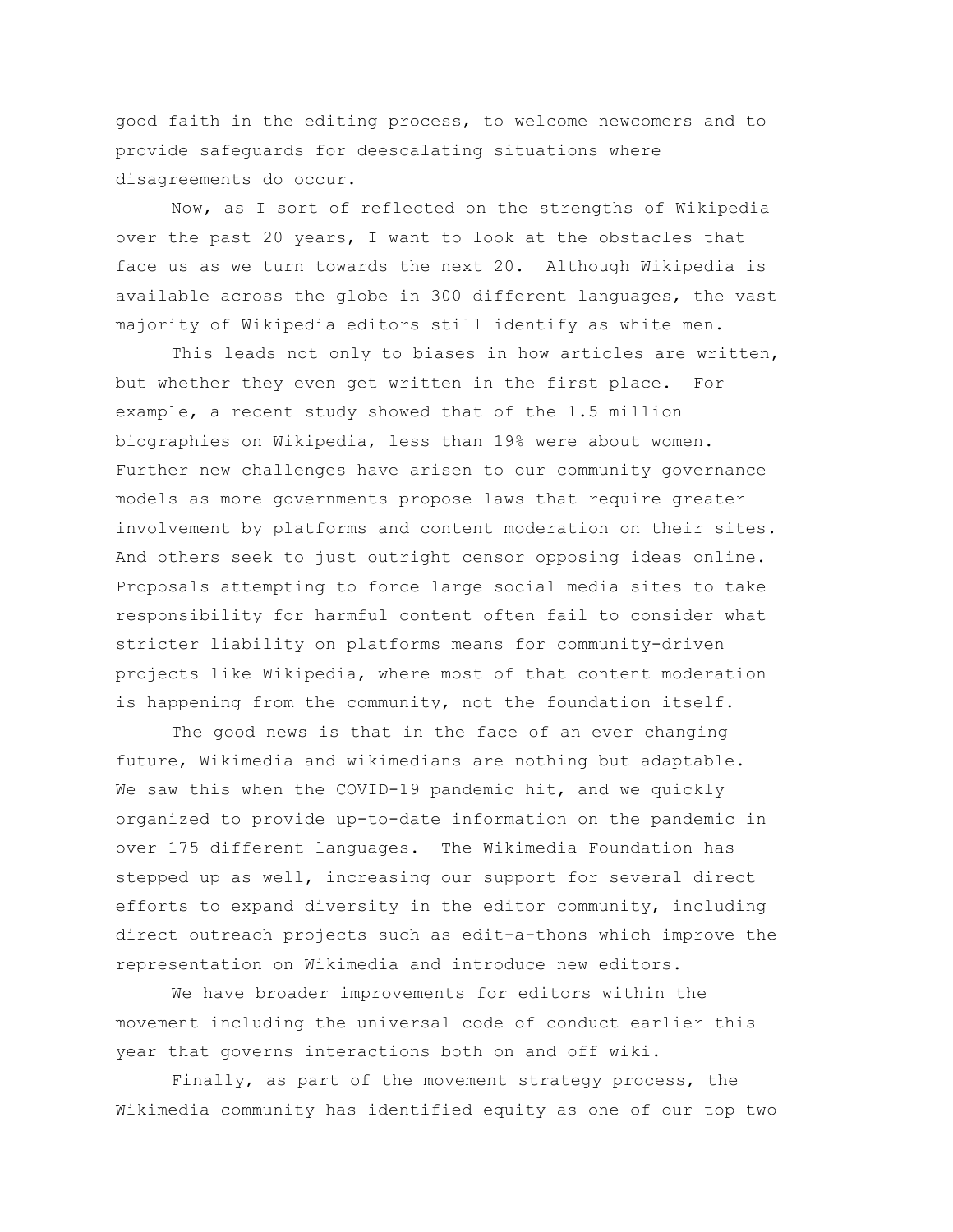priorities, as we look towards 2030. The foundation and the movement recognize the need for evolution right now, and we're excited to address our deepest challenges moving forward.

Over past 20 years, Wikimedia as a project and community has grown in a consistent way and the structures I mentioned earlier are what have encouraged that consistency. Trust from our early editors and the promise of the project created a community and the project that community created is now trusted to provide information to the world.

But as we move forward, we can't take that trust for granted. Instead, we must think about what' holding us back and how we can continue to be adaptable and not boxed in so that we can continue to bring accurate information to the world for the next 20 years.

Thank you.

>> DUSTIN LOUP: Thank you, Allison and thank you all for the insight into the work that you are doing. And so we're on schedule to switch over to the panel now. So I will invite Jerry Michalski up to moderate that and he will introduce the -- the panel discussion and bring up the lightning speakers as -- later on the discussion to speak to particular points. So Jerry, go ahead.

>> JERRY MICHALSKI: Sounds great. Thanks, Dustin. It is an honor and pleasure to be here. We have some awesome panelists that I would like to ask them introduce themselves, we have Matt Dunne, Katie Salen and Cory Doctorow. Cory, I think you are the winning rate my room today and take a minute or two to give us a little context for you in this conversation, please.

>> MATT DUNNE: Jerry, great to see you again and I am losing the rate my room competition.

My name is Matt Dunne. I am beaming in from Hartland, Vermont, where we are reopening the office of rural innovation. We are an action tank own closing the rural opportunity gap. Since 2008, a gap has emerged between rural and urban areas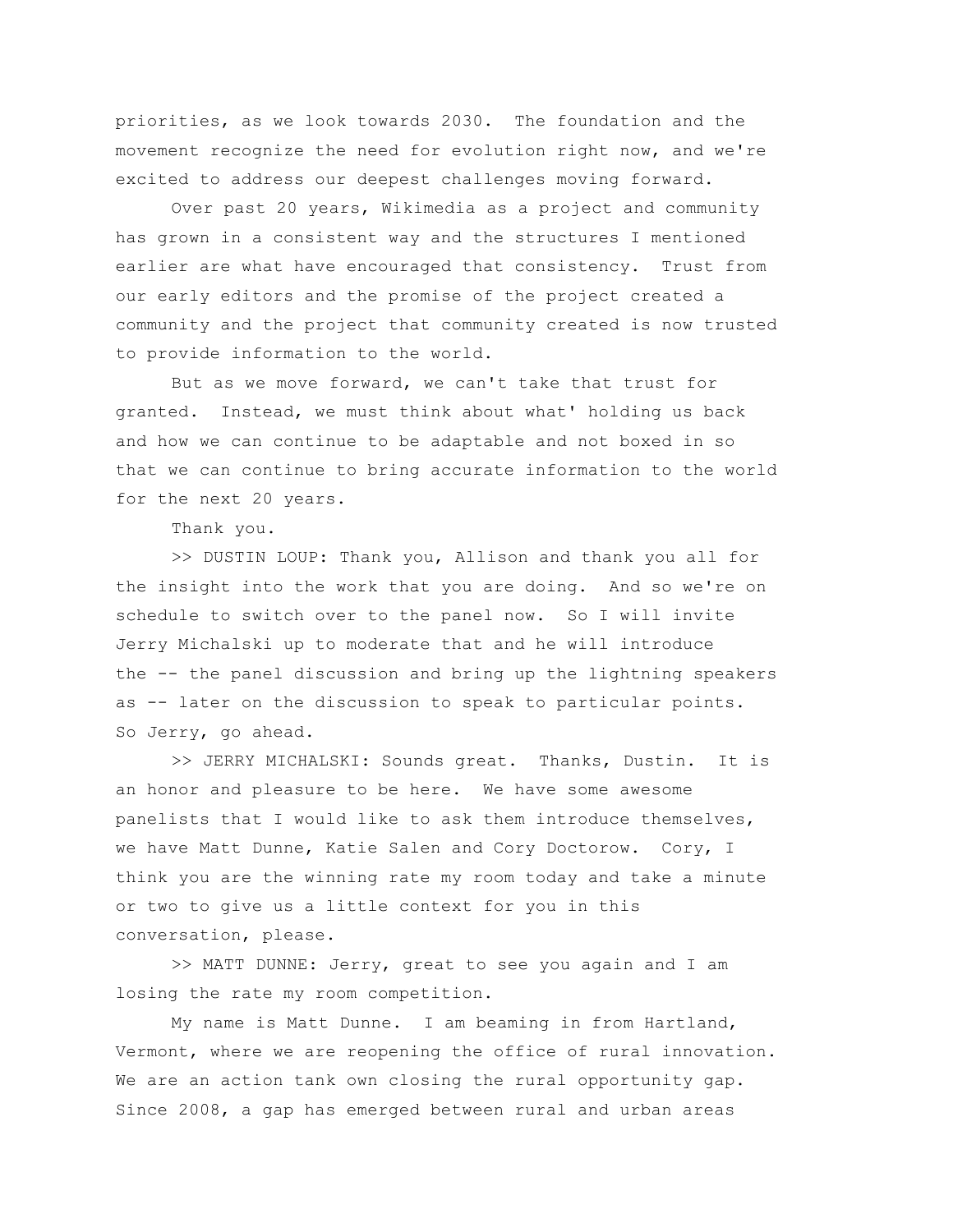driven by automation and the decline of entrepreneurship.

15% of the nation's workforce lives in rural America, but only 5% of the digital economy jobs and it's our mission as an organization through training, capacity building, and investment to bring that 5% up to 15% to make sure we have equity and economic mobility across the country, as well as resilience in the face of automation.

>> JERRY MICHALSKI: Awesome. Thanks, Matt. Katie, I'm a UCI alum. So zot. And please, the floor is yours.

>> KATIE SALEN: Sure. I'm really happy to be here with everyone. My name is Katie Salen. I'm a professor the at UCI, so zot is the sound that the anteater makes, and that's the mascot. I teach in the department of informatics. I have a background in games as a designer, and I have worked in research for a long time. And I also run a nonprofit called Connected Camps which is an online platform where we hire college students to engage with young people around interests that they are -- stuff that they are interested in, in inside of game platforms like Minecraft, and it's social-based learning. And we are really keen on looking at this idea of how do you develop kind of healthy and well communities for young people.

I think on the panel, I'm the representative for kids and children and young people in the world. And I have  $a - - my$ research looks specifically at online communities, particularly games, and how do we think about governance structures? How do we think about developing kind of scaffolds and supported spaces for young people in those environments. Most kids under 12, and lots of kids under 13, are on 13 plus platforms and they watch the streamers who target 13 plus audiences but basically those spaces are designed by adults for adults and they never were conceived as a space where childhood would be spent. We are doing a lot of thinking around what are the kinds of supports and scaffolds that younger people need when they are in these environments that are developmentally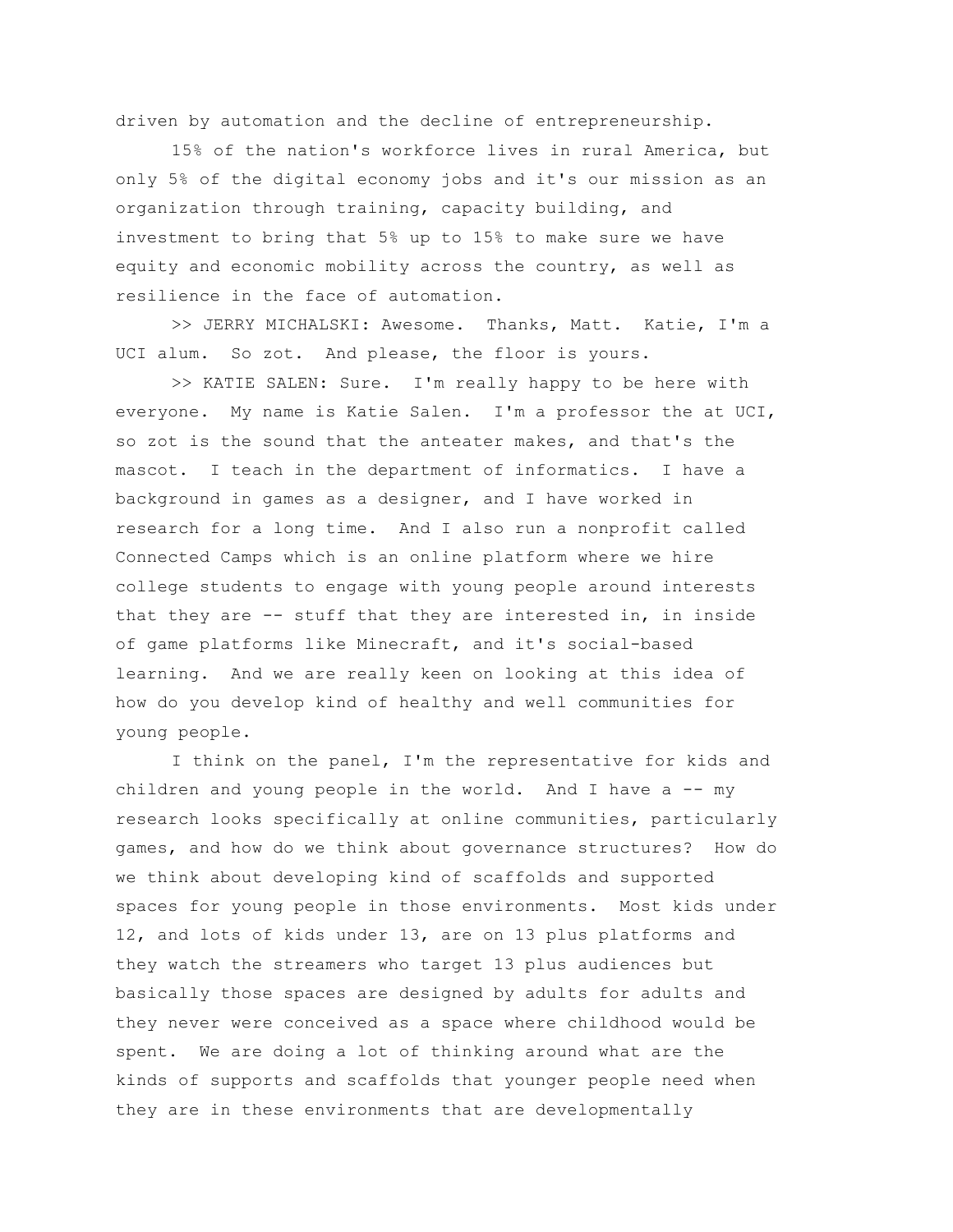appropriate, that allow them, kids in middle childhood or early adolescents to take risks to experiment and fail. A lot of approaches are very punitive or very reactionary and we are trying to shift the conversation to say if you are looking for communities of trust and resilience that young people can participate in because they have so much to bring, you have to really tend to what they need and not just what adults think that they might need.

>> JERRY MICHALSKI: Katie, thank you. So much food for thought and conversation for what you just said. Cory, I can't tell you the number of times that walk away has inspired me to walk away into the desert and try to build stuff with other friends. If you could frame yourself for us, please.

>> CORY DOCTOROW: Yeah, by all means. I'm Cory Doctorow, I'm a science fiction writer. I have written a couple of dozen works, science fiction, young adults, as well as books for adults. I work with the Electronic Fontier Foundation in various, and I was the UN representative for many years at WIPO and at the ITU. I'm a visiting professor computer science at Open University in the UK, visiting professor of library science at MIC and MIT media lab research affiliate. And I'm one inch deep in "10 Miles Wide."

>> JERRY MICHALSKI: Love that. And Derrius, your background is really interesting. Can you please set it up for  $11S.$ 

>> DERRIUS QUARLES: Derrius Quarles at Breaux Capital, calling in from Chicago. I'm a South Side Chicago native. I have been a technologist for the past ten years, and with Breaux Capital, we are changing the face of how black men come together in community and advancing their financial wellness.

We created the first financial platform that is specifically dedicated to black member. And I know that sounds fascinating because we launched this in 2016, and yes, we are the first to do what we do. So I will be able to talk a little bit about sort of why that is and why that's actually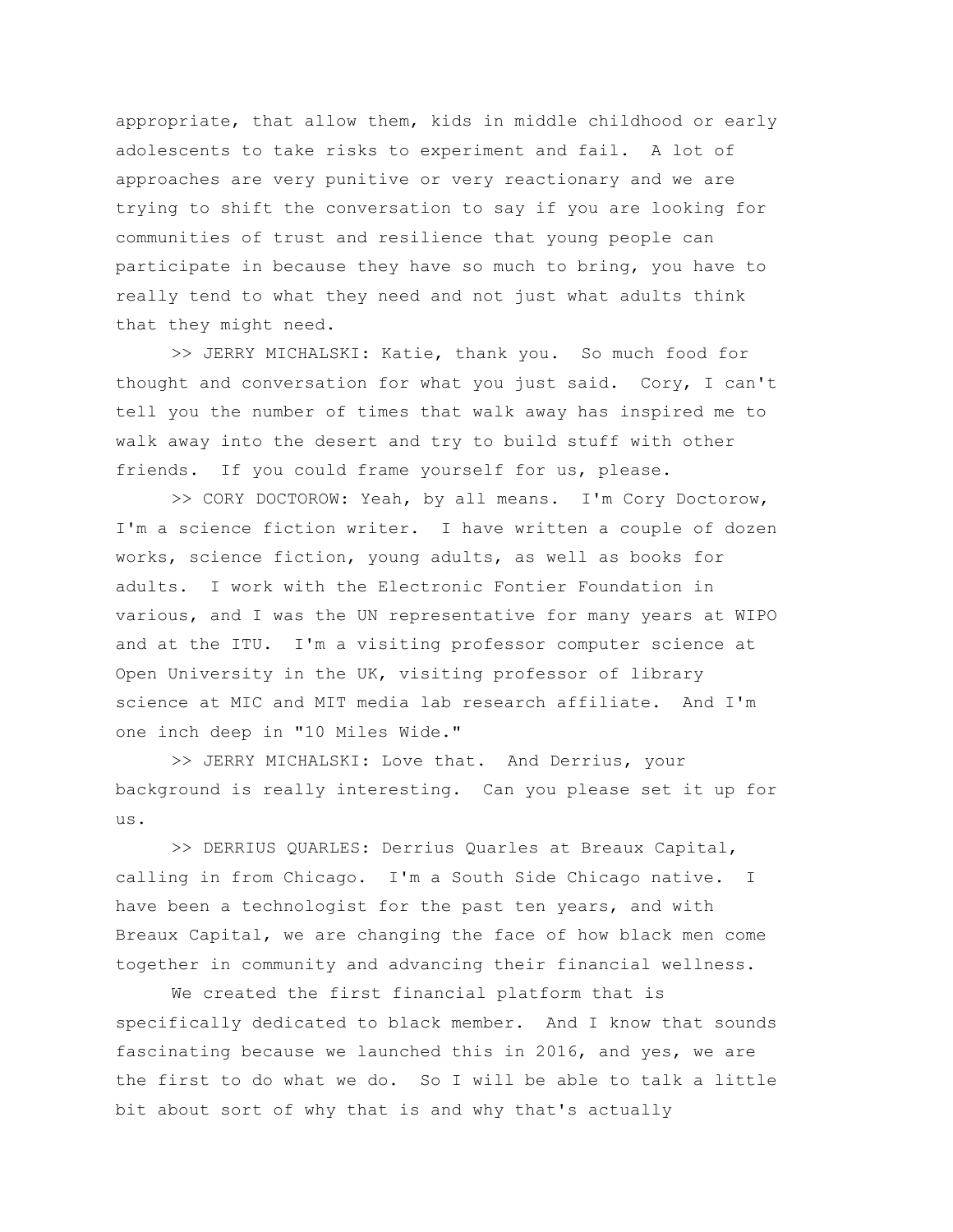problematic maybe a little bit today.

But what's fascinating about what we're leveraging is a cooperative model so we are cooperatively owned company. So I'm both sort of a cofounder of Breaux Capital, I leverage the platform, I'm a co-owner in the community, but I'm doing this alongside other black men all across the country and the world who are making a commitment to advance their financial wellness by taking actions together. So every two weeks, we are saving a small amount of money together, pooling that capital into an investment fund that we then cooperatively own and make decisions around in terms of re-investing into ourselves and into our communities. So I'm thankful to be here today and I'm sure I have a lot to share.

>> JERRY MICHALSKI: Thank you for welcoming us. Really appreciate that.

I would like to start with two questions for all the panelists and one on the dark side and one on the bright side. The first one is, like what is the major obstacle that you faced in our context to get to where you are right now? And for manufacture you, there are many different kinds -- and for many of you, there are many different kinds of obstacles, and I will mix up the order and maybe if we could go Katie, Derrius, Matt, Cory.

>> KATIE SALEN: Well, so I think the greatest barrier to our work is that most folks that are designing platforms actually don't take kids very seriously. And if you talk to young people, more than like 80% of them -- do something.org did a survey that asked kids about their tech use and their online lives, and almost 80% of them said that adults simply don't understand their lives online. And I think that's been a big barrier for us because we're very much working from a positive youth development perspective. We really believe young people are coming to us when expertise. They are not little people that have to be shaped by adult norms them have their own needs, their own goals.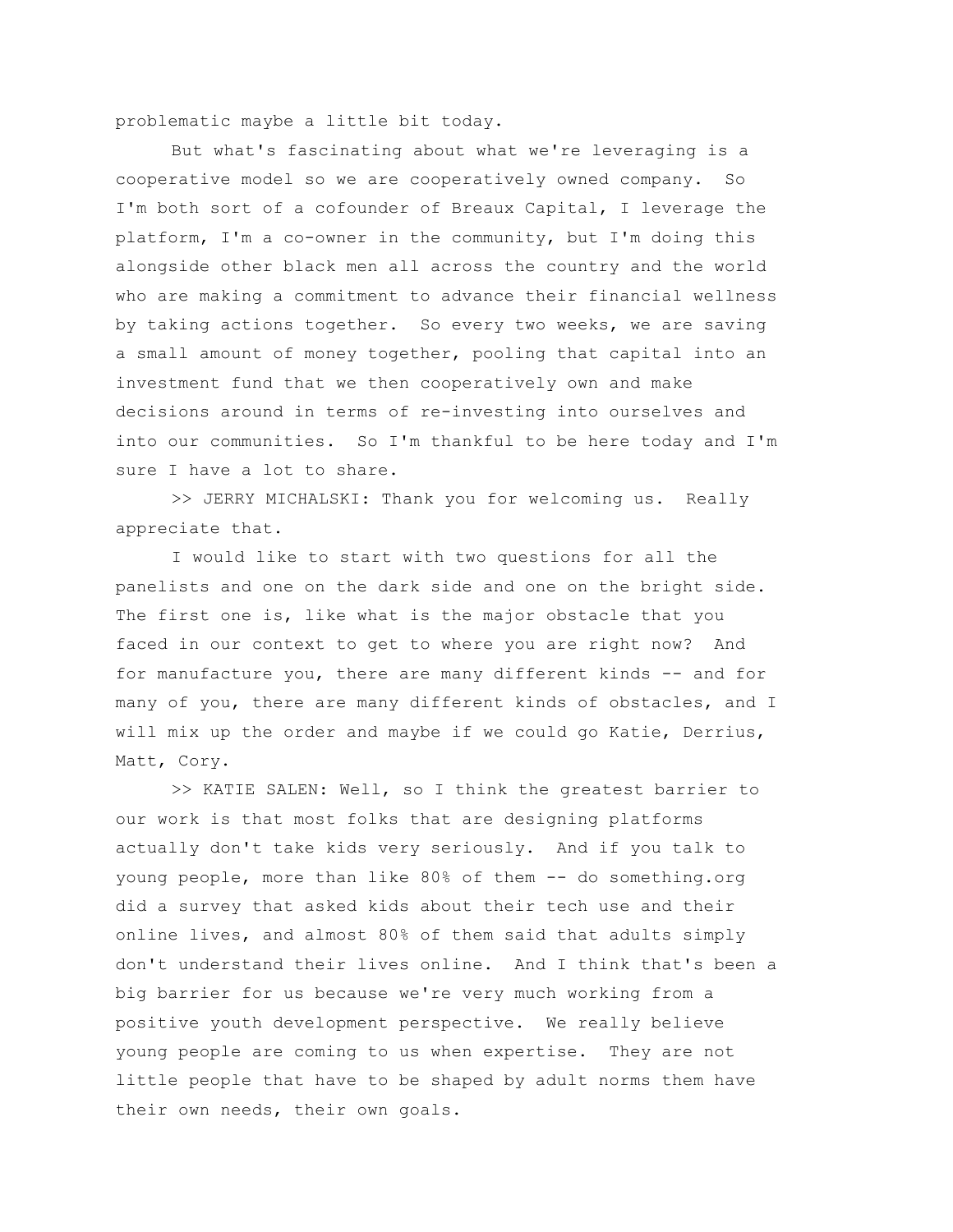Certainly in the gaming space, they are the experts. Often in the technology space, they are early adopters and they often break technology because they don't really care. They are trying to do what they want to do. So they are amazing innovators but adults tend to not take them very seriously or just have a little panel for them, little focus group, get some information and then they go back and do the kind of adult-oriented stuff.

I think our biggest barrier is opening up a space for young people's voices in the conversation around online communities, particularly around inclusivity and diversity and safety. Safety for a young person may look really different than what safety for a parent looks like.

>> JERRY MICHALSKI: Mm-hmm. And I would love to unpack that a little bit. We seem to extend childhood a lot and a story I love to tell Admiral David Farragut was our first admiral, can you tell me what age he was put on a warship. I used to say 12 years old. I fact checked myself. At nine. At nine years of age, he was put on a worship as a midshipman and British navy and US Navy for a while, the Navy was aristocratic, inherited titles and inherited roles and, like, we underestimate how capable young people actually are. And I'm not saying that every 9-year-old should be put on a warship. That's probably not my advice. I'm trying to say that young people are incredibly present, catchable, like we have managed -- capable, like we have managed to dumb kids down which I think is part of the problem we are facing, Katie. I wonder if you can reflect on that and if you could wave a magic wand and fix that, like what does that look like?

>> KATIE SALEN: Well, I think part of it is historical and you are sort of pointing to this in a way that change and how children are raised and who is responsibility it is to raise them.

It used on, right even in the  $18<sup>th</sup>$  century, early 19<sup>th</sup> century communities raised children and we thought about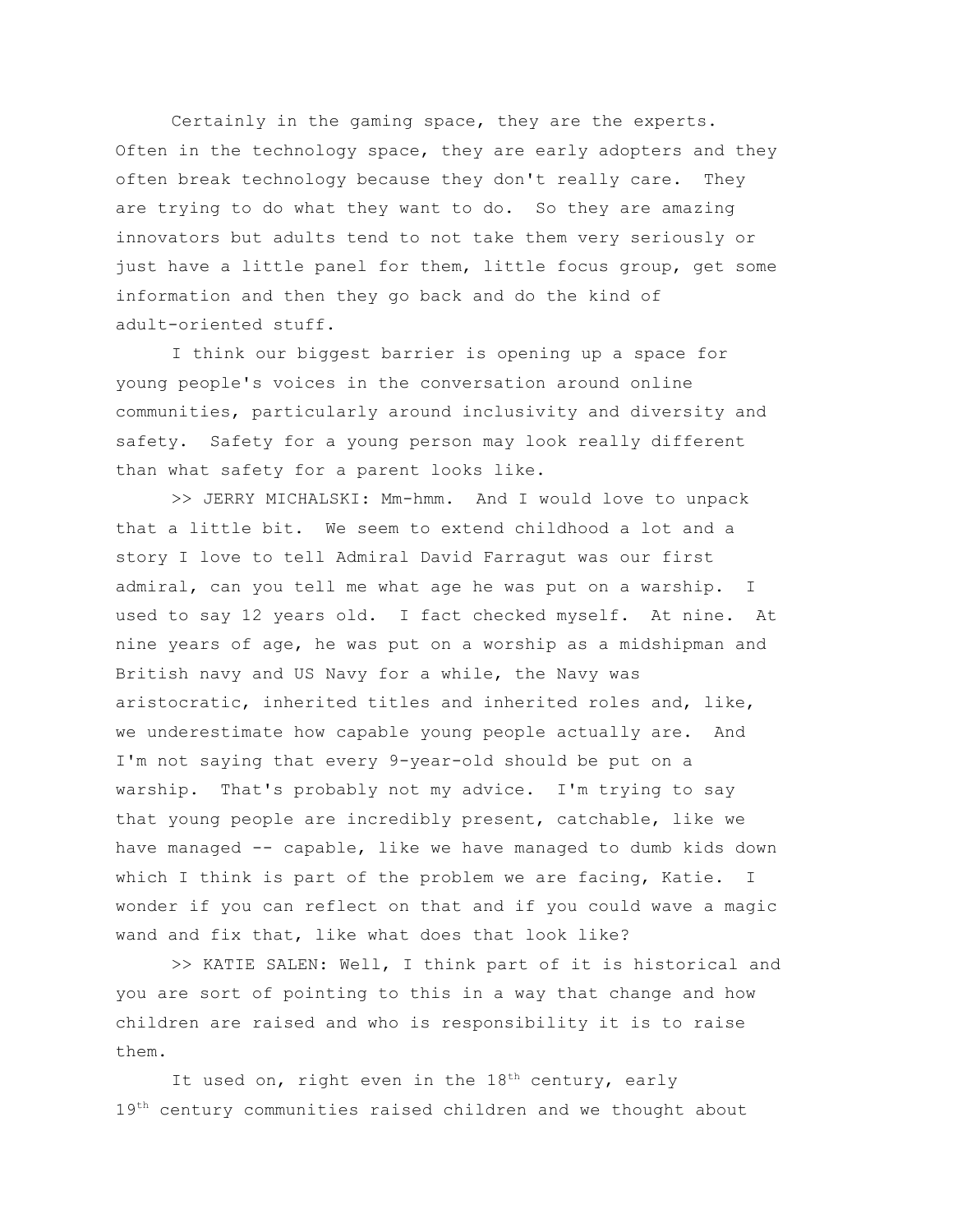their learning. Their social, emotional learning their academic learning and the know-how learning, it happened in church.

It happened in -- out on the playground. It happened in the homes. It was shared. But then what happened slowly over time is that school became the place where that was owned and then parents. So today we only think about schools and parents in a way as owning the raising of children.

And, of course, schools are structured in really particular ways. Kids are basically in a school for many, many years. And for many reasons, parents have increasingly tried -- started to sort of limiting, obviously where kids can go and what they can do. And a lot of the reasons are very authentic in terms of kind of worried about harms, particularly in urban environments and that's translated to thinking about harms online. Parents are very nervous and very worried about sending their kids out there. If I were to wave a magic wand, it would be to re-acknowledge that there are multiple stakeholders responsible for the kind of raising of young people.

And that when more people get involved, including young people -- so someone earlier -- several people earlier mentioned peer learning. It's so critical! And we know online that kids are learning socially. They are learning from each other. And so if there was a way to kind of reopen that up, the kind of mindset that communities actually own their responsible stakeholders and sort of helping kids participate that would be my wand.

>> JERRY MICHALSKI: Love that. Thank you, Katie.

Derrius, obstacles on your way to getting where you are.

>> DERRIUS QUARLES: Certainly the biggest obstacle I would say is definitively us as a platform owned and created for Black men, having to sort of explain why this is an innovation in the first place, particularly this to majority-wide communities more often than not. It's something to where, of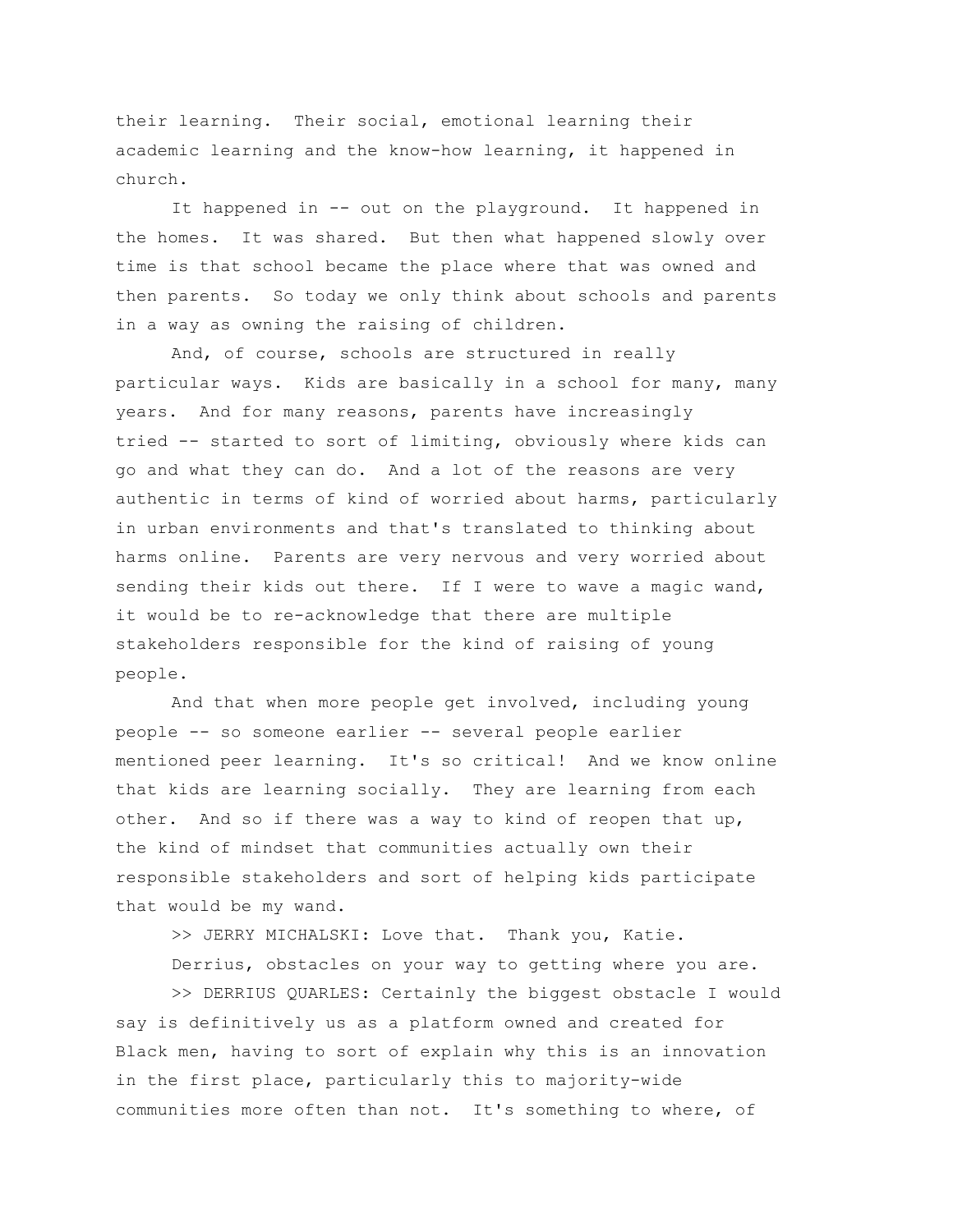course, you have an inherent desire to want all people to sort of understand the model, but it's -- it so happens that when we start explaining why this is an innovation, it's not just sort of a lack of awareness that limits the ability of non-Black folk to understand what we are doing, but it's almost like sort of an inability to sort of step outside of your own background, your own experience, sort of just your own centric thought and to be taken along and understand why this is a business model innovation.

>> JERRY MICHALSKI: Mm-hmm.

>> DERRIUS QUARLES: I think that sort of lends itself to a conversation around who gets to call themselves an innovator? Who gets to claim? Who gets to own that? More often than not, I think Black innovators often find themselves sort of clawing and trying to get folks to see what they have actually created that is different from the traditional model.

So in that regard, I would just want folks to understand that we're not slapping a Black face on a White model. Right? It's very different. We have decided to sort of build it from the ground up, with a set of values that are in contrast to the traditional financial players of today, and how they think about creating impact and how they think about what creating value for a community actually looks like.

And the sort of more you dig into it and if you sort of talk to some of our stakeholders, you will see that, yeah this is something different. So that would be my commentary.

>> JERRY MICHALSKI: It sort of -- it sort of saddens me that this has to be as innovative as it is and it is not commonplace and that this is not just normal. It's interesting that that's part of your path. But also you're drawing on an ancient tradition of saving circles in Latin America it's called a sista, there's lots of places where you put a nickel and you win the lottery and it goes into a circle to the community and it keeps going.

Saving circles are really cool because they don't require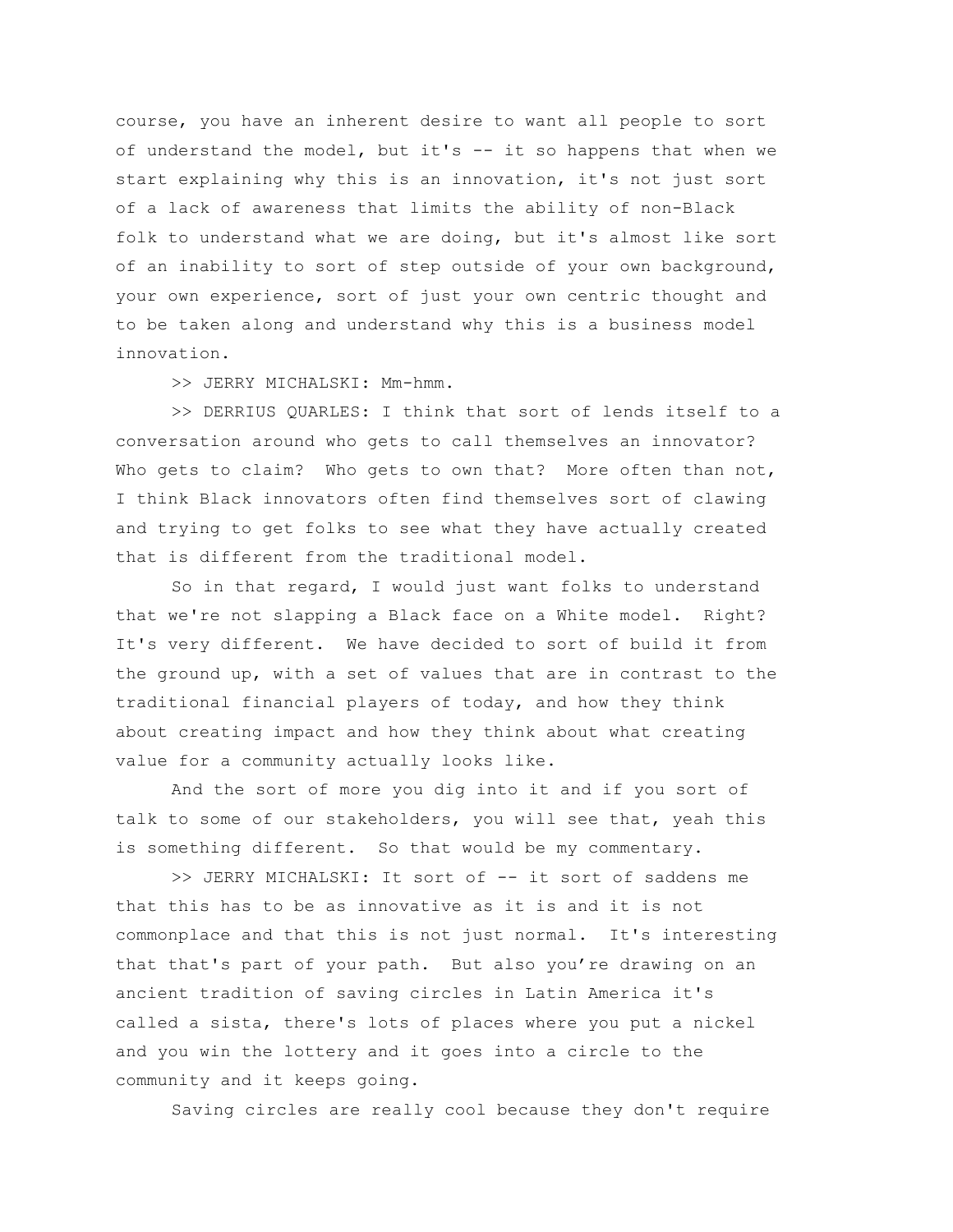any external investment. They are not looking for a big dose of credit to now lend out to everybody. It's like the difference between micro credit and micro savings programs. You know being micro savings programs are within the community. How much acceptance or verification do you need or want from outside and what role does that play in what you are doing?

>> DERRIUS QUARLES: I think it's really to a large degree, it's about credibility. It's about validation. It's about trust. As soon as you have a conversation about money within any community, right, of all cultures and races, it's already sort of a conversation where most people are going to be edge about it, right?

So I think if you add on top of that, sort of the skepticism that comes from just being a Black innovator within that space, right, it can really -- it can make it difficult, right to just have that validation within the community. So I think having more acceptance sort of within mainstream circles, that would ease the conversation. That would sort of show people that, yeah, you knoll, you can trust us, right?

We have been -- we have been verified by these outside sources and folks are recognizing this as an innovation and recognizing this as something that's needed within the community.

So I think those are a few of the things that come to mind.

>> JERRY MICHALSKI: Thank you. Thank you. So much of what we are talking about revolves around trust in really interesting ways.

So Matt, same question. Largest sort of obstacle on your way to where you are, sort of organizationally or personally.

>> MATT DUNNE: Well, there's some interesting parallels, not -- not perfect, but close. You know, we're committed to trying to build digital economy jobs in rural places, and, you know, many people say, well, you know, there's the concern that there is not enough talent, or there's not enough universities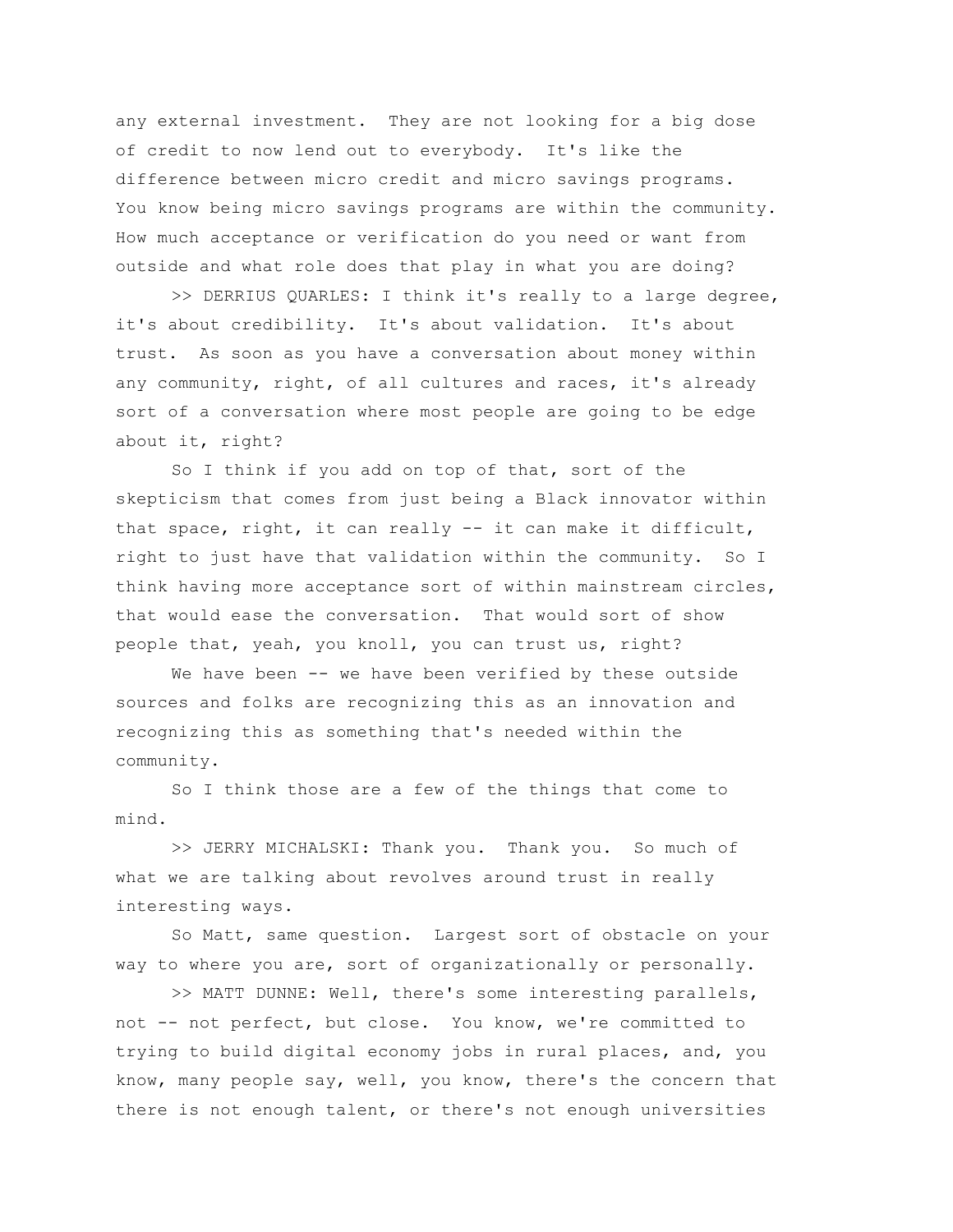or there's not enough, you know, venture capital that's out there. I tried to up the game on the background.

>> JERRY MICHALSKI: It's rocking. I like it.

>> MATT DUNNE: Cory just set a really high bar there. So anyway, what is interesting is the biggest barrier which I had not thought would be a thing, was -- was on narrative shift, what that people struggled to believe that you can actually do technology in rural places. Full stop.

Which strikes me as the oddest thing in the world. I mean I grew up, you know -- actually, I'm on the farm that you see in the picture back here. In rural Vermont. You know, my first job in technology was at 25, running marketing for a software company that was solving the problems of information for commercial printers all over the world. And I didn't think that was strange! Right, of course you could do that and live wherever you wanted to, as long as you had a strong broadband connection and you were able to, you know, unlock the innovation to be able to solve a market problem.

But as we have been doing this work, that barrier for people to think that you can actually do tech in rural, like, somehow like if you grew up in rural or living if rural, you can't code or you can't come up with an idea that solves a problem. It comes up over and over again. And it's from folks who are sometimes in the, you know, technology world themselves. Sometimes it's from folks in rural places that have had that repeated over and over again, because you have got to have a conglomeration of this many people with these type of talents in order to do it, even though it doesn't get reflected in the kinds of technology companies that are emerging across rural places.

The pandemic has done a little bit to change that, which is an interesting outcome as people have discovered, oh, I can go and live in a place that I would rather live and still continue to do work. We're not necessarily advocates of completely remote work, because we think that community and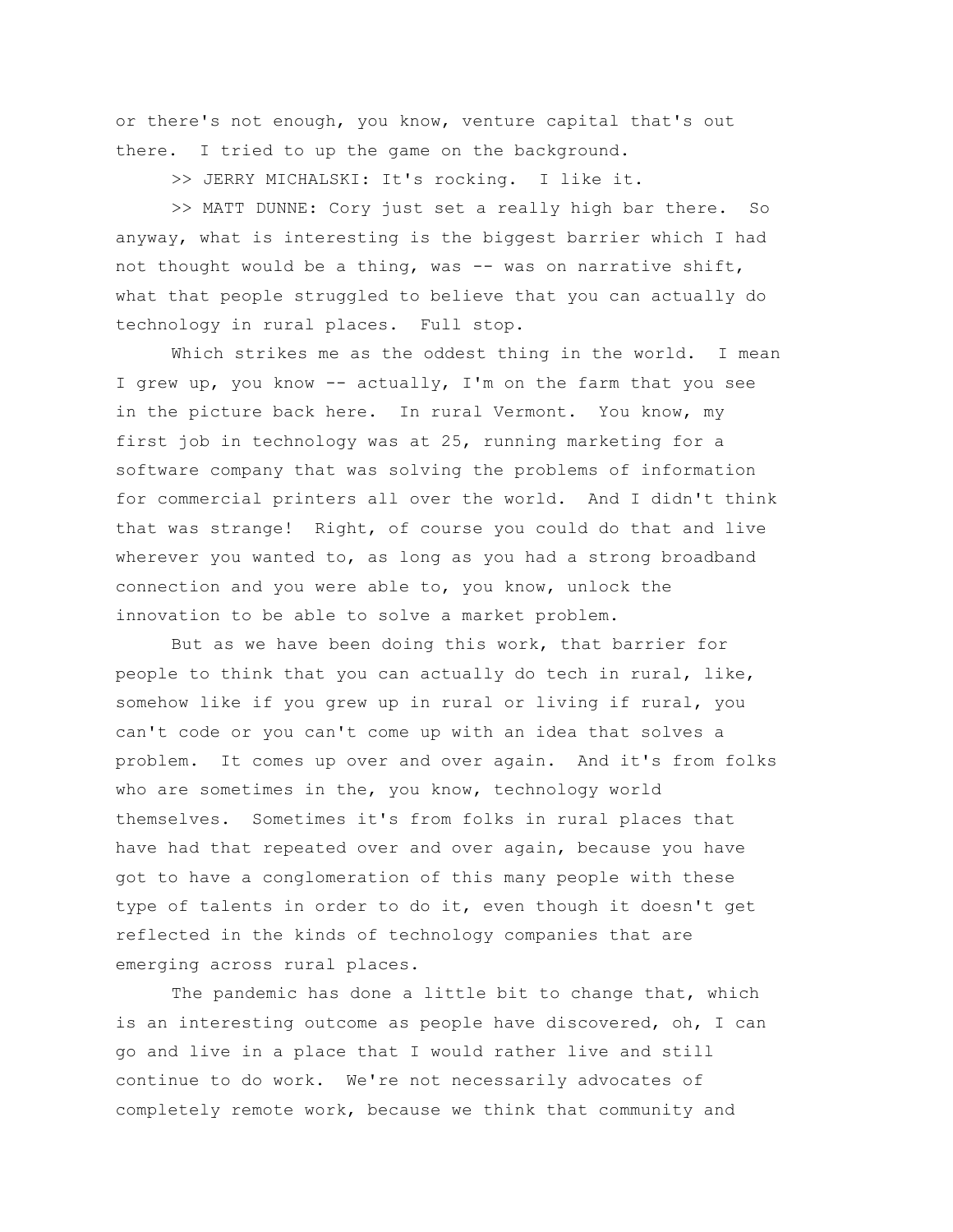synergy is super important. But it doesn't have to be limited to 35 ZIP codes in the entire United States. It actually - those kind of pods for innovation for creating, you know, companies and innovation and contributing to larger companies or to building your own small one, can actually happen anywhere.

So we have been spending a disproportionate amount of time not working with communities to stand up innovation hubs and accelerate, you know, tech accelerator programs or launching our seed fund that has now seen over 100 scalable tech companies and deal flow across the 20 communities that we work with. It's been working with people who are getting it like Tom Friedman in "The New York Times" and others at "Wired" who are saying, oh! Right! This can happen. And this is possible, and, in fact, if we are going to get to economic equity in our country, we have to  $-$  based on geography, we have to focus on it.

And then the final piece is the fact that, you know, we do try to remind folks that rural America is not White America at all. And if we are going to be committed to diversity, equity and inclusion as a nation, we cannot leave out Black and Brown rural folks who have so much to offer, but are facing the most intense challenges of economic advancement and mobility.

So those narrative shifts are ones that we're out there working on every day. We have actually had the good fortune of getting resources to do small, short videos that just highlight these places. Many times folks say, can you just show me what a rural place that does technology is and so we're doing that. And it's been fulfilling but just an interesting -- an interesting piece to the puzzle.

And to your point, Jim Fallows has been about that, but he likes excuses to fly in his plane and drink really good beer. We had a couple of conversations about getting this narrative shift out there.

>> JERRY MICHALSKI: Exactly. Exactly. It seems like one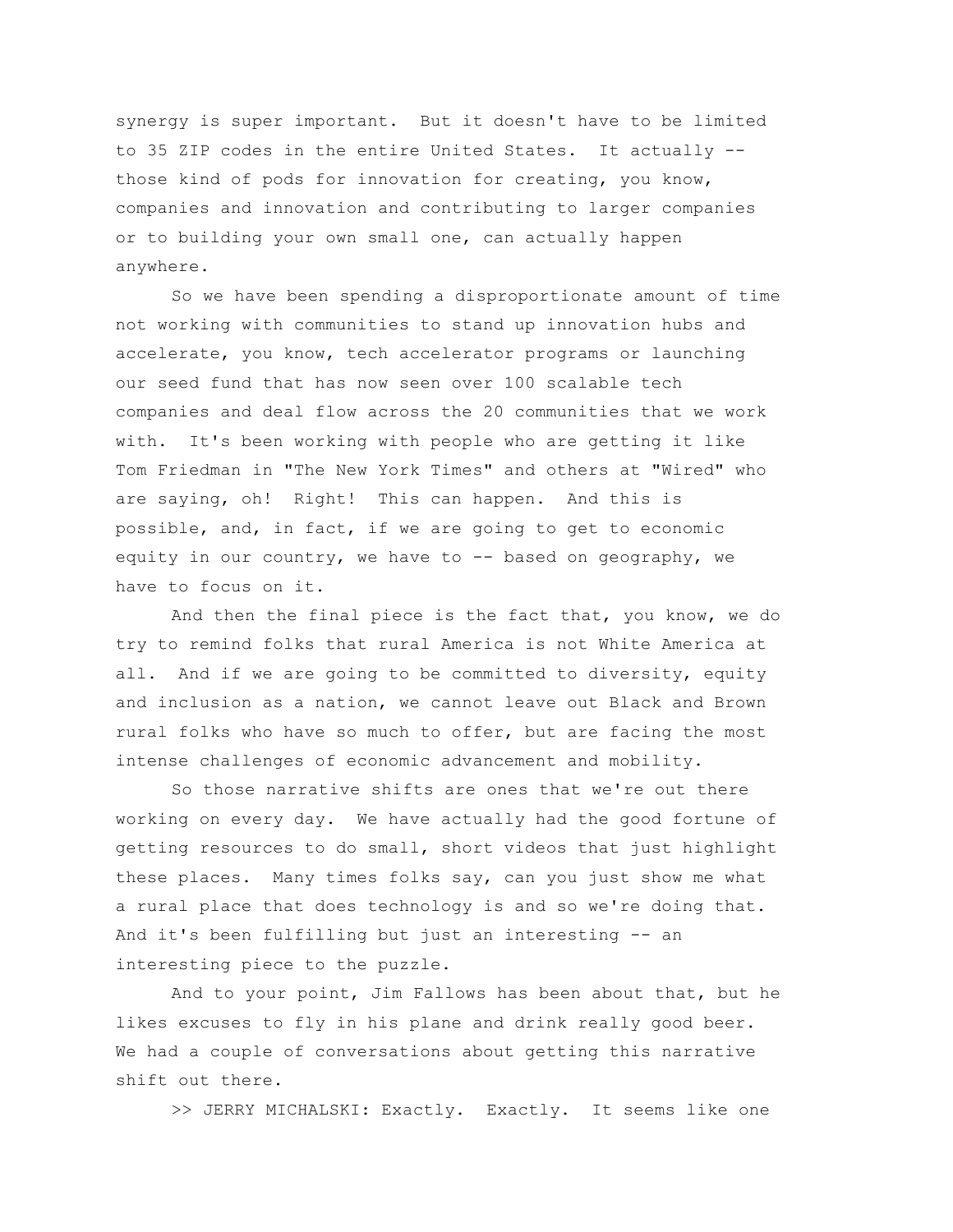of the strongest forces in modern American politics is maybe the rural urban divide and the idea that policies basically left the center of the country behind, that rural areas feel left behind. And I may stereotyping. I'm picking up on lots and lots of things, and does that show up in your work and if so in what way?

>> MATT DUNNE: Absolutely. You see it in a variety of different forms. We have seen it -- and it's come about because of a few different things. You know, as the economies started to deviate, you also saw a disruption in media. And so rural places literally lost their voice through newspapers or local television networks. They are gone. So they are dependent on urban-centric media, and it's always the outlier or there's something bad that happens in rural places and then suddenly it gets picked up on.

You have also seen it through politics, right? It doesn't take, you know a Ph.D. in political science to know that when there is deep frustration about your agency, about your ability to, you know, forge a life for yourself or your family, when you see, you know, net population loss.

The first net population loss in rural America was in the last 70 years was not during the farm crisis. It was 2011, '12 and '13 that also coincided with an opioid epidemic that killed so many people quietly across rural America and a suicide rate that's skyrocketing, particularly among farmers. So you have got this underreported crisis economically that's happening and the folks who are leaving rural America are younger people who have gotten college educated. They have taken advantage of the strong schools in these small communities, that believe in empowering young people at 9 on a combine or getting to school on their own. But that they -- they get to college and they are told you have potential. You have got to get away. And that's the thing that we're pushing against. In fact, these beautiful downtowns in these rural places can be centers of innovation and can be places where people pursue aspirational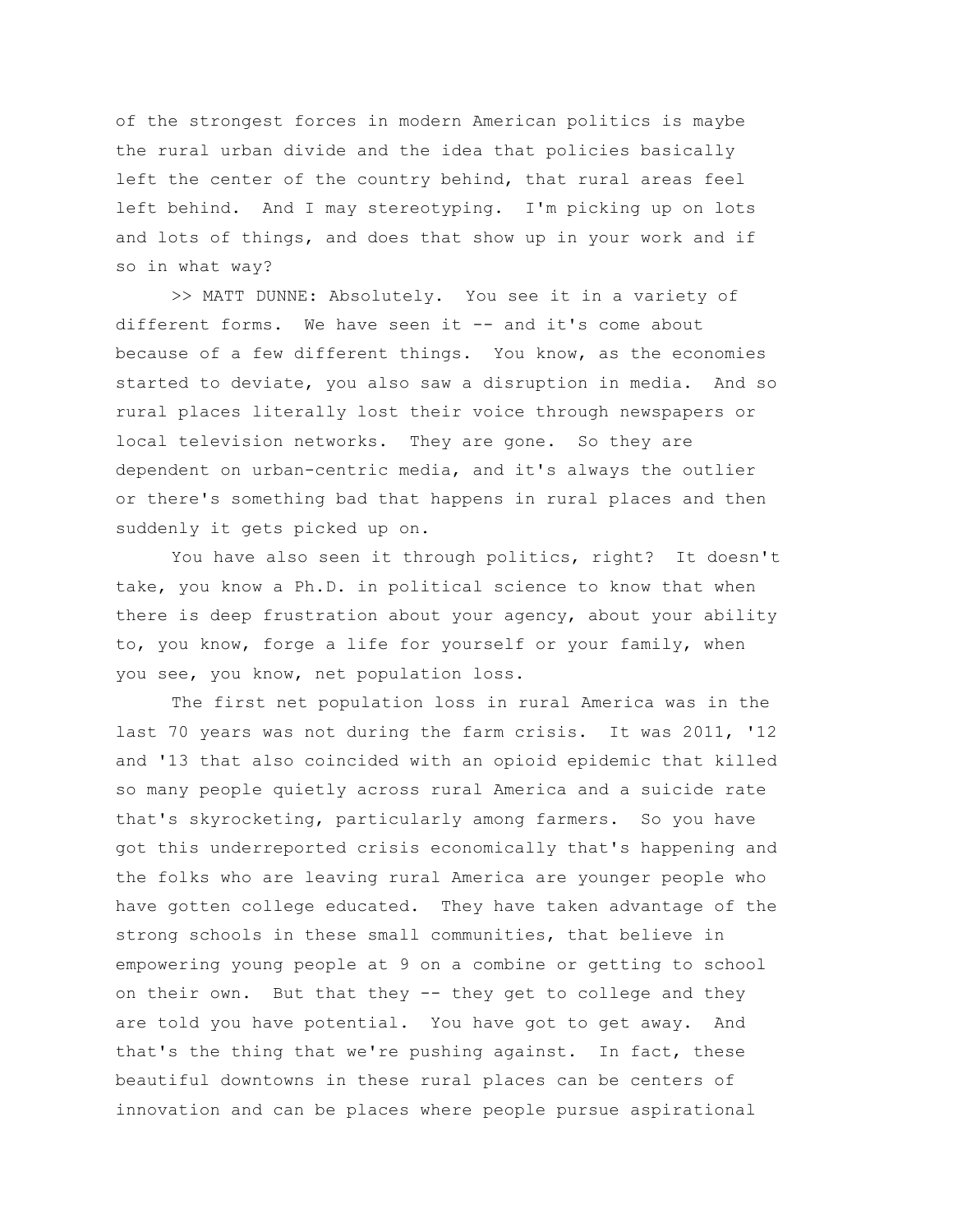careers.

>> JERRY MICHALSKI: Just a small side note, sort of milestones in history, around the era of the Civil War, about 80% of Americans were engaged in food production. 80%. By World War I, that number was down to 20%. Everybody went off the farm and into factories and towns and to cities to start doing white collar work and today that number is 1.5%. So 1.5% of Americans make the food that feeds us and export. Rural areas have been through all kinds of change like that.

Cory, same question. Obstacles.

You are muted locally.

>> CORY DOCTOROW: Sorry. I hit the wrong button there. I guess I will speak with my activist, rather than my writer hat on.

>> JERRY MICHALSKI: That's great.

>> CORY DOCTOROW: I could talk about that too. The first decade and a half of my life working on Internet issues was about trying to prevent the Internet from shrinking into five giant websites filled with screen shots from the other four. We failed. We failed basically because of an Orthodoxy that was born at the same type as tech, 1979, Apple II hit the shelves and Ronald Reagan hit the campaign trail.

One of his regulatory initiatives was to stop enforcing antitrust laws and enormous predatory conduct. And so we have seen the growth of firms that exist entirely in the realm of money ball where you have companies like Google that have made 1.5 successful products. They made a great search program and a Hotmail clone, and they bought everything else from someone else and everything they tried internally failed whether that's WiFi balloons or RSS readers.

That type of growth has turned the Internet into a place that is endangered in many ways. It gathers a lot of power into a small number of hands. So we have moderation choices about all kinds of things, apps and speech and algorithmic ranking and so on that are being made ultimately by a handful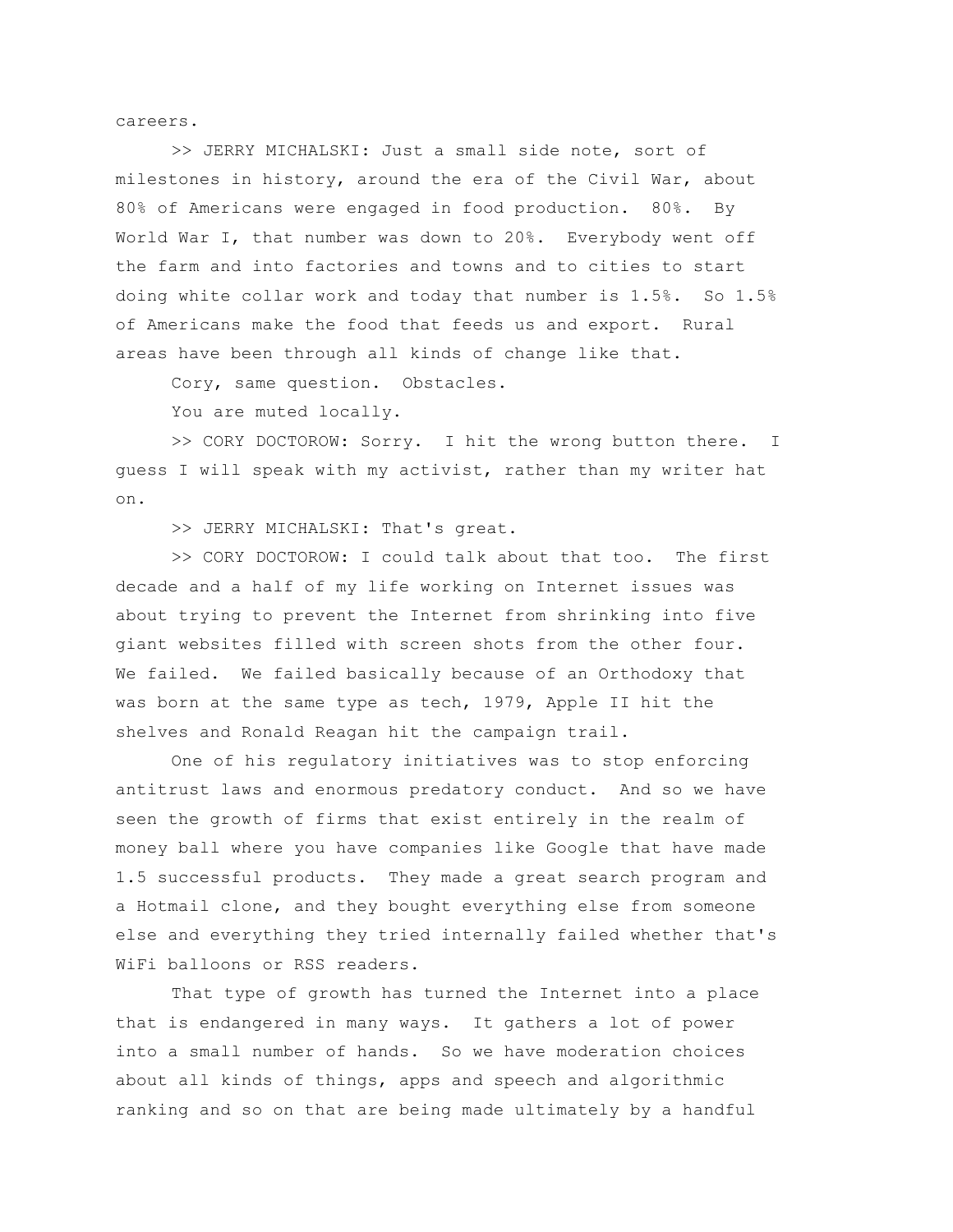of people.

You know we look at that photo of tech leaders around the table at the top of Trump Tower in 2017 and many people were aghast that these bastions of enlightenment thought were sitting down with Donald Trump. But, you know, equally, if not more concerning, they all fit around one table.

Today, the thing that stands in my way is the way that we conceive of these monopolistic firms and in particular, which economic concepts we bring to bear on them.

So primarily, when we talk about large firms and their economic dominance, we talk about their network effects. It's when a service gets better, the more people use it. You know, if you have service where you have a sharing economy car rental, then the more cars, the more people join and the more people join, the more demand for cars and so on.

In the case of say Facebook, you will join Facebook because of the people who are there. You want to talk to. Other people will join Facebook once you are there because they want to talk to you. And it's true that firms get very big because of network effects, but taken on its own, a doctrine of network effects is a doctrine of despair. Once they get big, they will never get small again.

And, you know, that doesn't explain how we saw the rise and fall of Cray or Silicon Graphics and why we are not all using Alta Vista. And to leave Facebook is you leave behind the family and friends and customers that you rely on there. It's not because it's inconceivable that you would leave Facebook.

If you quick Verizon and join T-Mobile, they don't even know you quit. You keep your phone number. Apple, Google, Microsoft, LinkedIn, which is also Microsoft, because it's five giant companies full of screen text with other companies. They have all done everything in their power to punish you as much as possible for leaving. The worse you suffer when you leave their firm, the more they can mistreat you without risking you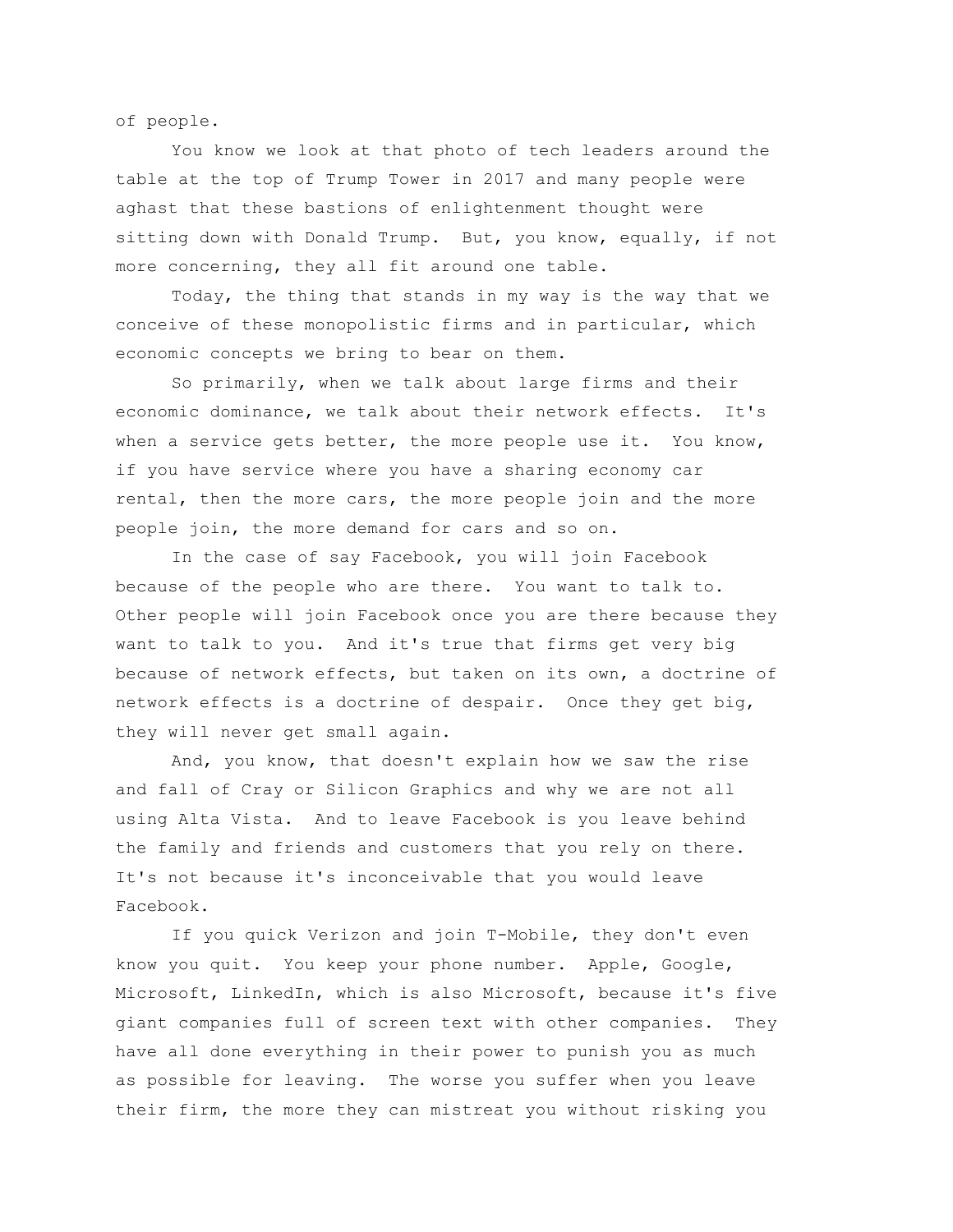leaving.

And lowering those switching costs is a matter of increasing the interoperability. I'm very excited to see Congress discussing interoperability legislatively through the access act, the European Union doing the same thing through the digital marketing and digital servicing acts.

Once upon a time we didn't need legislative action to make inter op happen. You could invent Facebook as Mark Zuckerberg did and you could confront the reality that everyone who wanted to use social media already had a MySpace account as Mark Zuckerberg did and then could you make a bot that people who quit MySpace could use to log into MySpace on their behalf and get their waiting messages and put them in your Facebook inbox. When firms have done that to Facebook, they sued them into radioactive craters.

This is today completely off limits no one can do unto the check giants the tech giants did unto everyone else. The fact that we have lost of our ability to conceive of a pluralistic Internet where decision making is spread out, where we don't try to find a way to make Zuckerberg a better ruler of 3 billion people's lives but instead abolish the job of being in charge of 3 billion people's lives. That, I think, is a huge crisis as we start to think about switching costs instead of network effects or in addition to network effects.

I think we have the opportunity to do something about it.

>> JERRY MICHALSKI: And there's many places I could go with everything that you just said but one small thing that said Ben Franklin, one of our founding fathers made a living by pirating works outside of copyright and so did lots of people in the United States. We were born and financed in some way by kind of breaking rules that we then really have doubled down and reinforced, same thing with Walt Disney. Walt Disney basically does -- and you and Disney go way back when, but, you know, he rips off Steamboat Willy to create Mickey Mouse.

>> CORY DOCTOROW: The first and most popular minstrel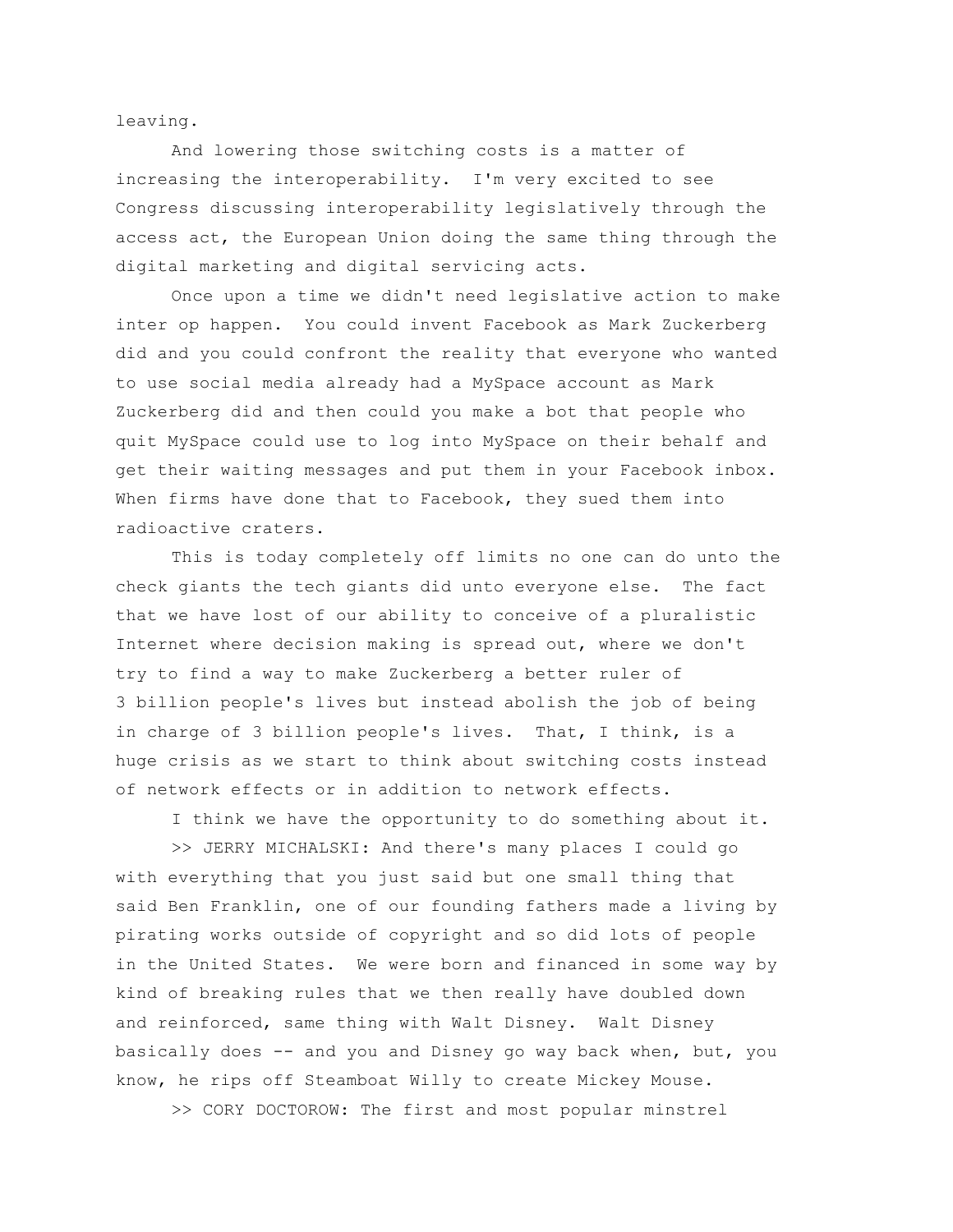cartoon character.

>> JERRY MICHALSKI: So thank you for joining a light on that as an obstacle. Just so we don't need therapists after the session, I want to turn around and ask the optimistic question. What is the brightest beacon on your horizon of all the things that you are working on. What has you excited about working on, if we only do this a lot, this will go and let's change the order to Derrius, Matt, Cory and Katie.

>> DERRIUS QUARLES: Without a doubt, it is the optimism that I have in the folks who are using the Breaux Capital platform. It's the people. And sort of the different relationships that I have been able to form with them, from the co-owners, my foal low co-owners within Breaux Capital to the members in general.

It's sort of the faith that they have in themselves that they can create the change that they want to see. And we're not waiting on venture capital to do it. We are not waiting on an investment from the traditional bank players to do it.

We will leverage this cooperatively owned, community-owned model to get our point across, and hopefully catch the attention of all of those players at a later date.

So it's really just that empowerment from within that sort of is exciting me and providing me the faith to continue doing this work. So, yeah.

>> JERRY MICHALSKI: That is great. Thank you, Derrius.  $M$ att<sup>2</sup>

>> MATT DUNNE: So I will say there's a couple of things giving me optimism. One is coming out of the pandemic, there was a realization that broadband is not a nice to have. It's a necessity and that's been one of the biggest barriers in rural places to be able to participate in modern economies. Jerry, you mentioned shift from agriculture to manufacturing, where rural places actually got left out of the manufacturing movement, until we did electrification, right? When we did rural electrification, suddenly there was a lot more equity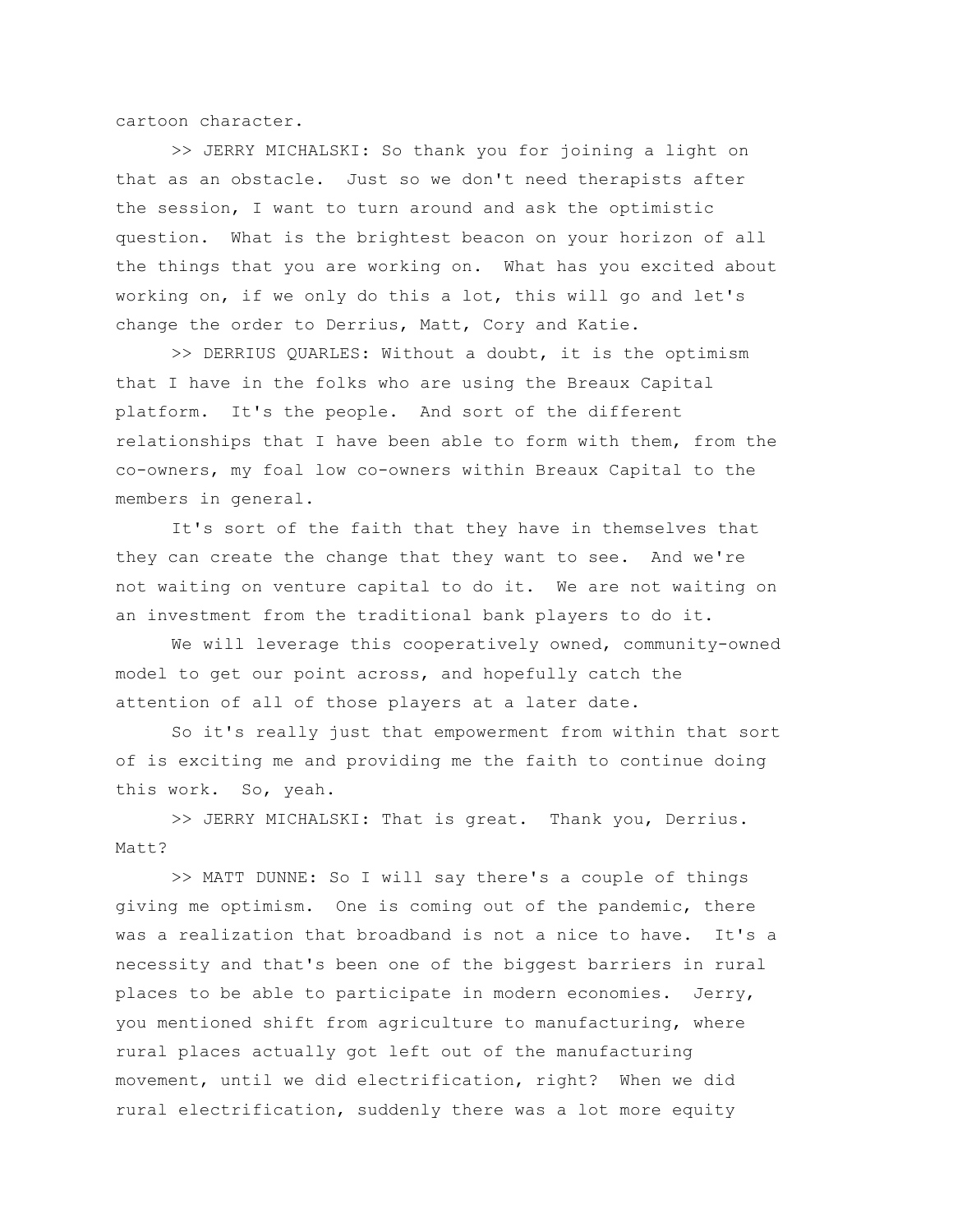in -- across geographies, in being able to participate in that revolution.

Broadband is the equivalent and what I feel optimistic about is there is real momentum. There's already been in the ARPA funding pane the infrastructure bill to do it once and for all and make sure there's access to hopefully Cory will succeed in making it fully democratized kind of a system to at least be able to participate education, employment, and in healthcare and in entrepreneurship.

And there's also a growing sentiment that you need the infrastructure at a basic level but you also need access financially and we cannot have haves and have nots on access to the information superhighway. That gives me optimism.

I will say basically the same thing that Derrius said, which is that the people who are involved in the rural innovation network just get me inspired each and every day, when I have someone who comes and says, well, can rural people really code?

I go back and I see these people who are just crushing it and they are crushing it against the odds. They have got their -- you know, the folks who are on the city council in their Hometown who are thinking they are crazy. But they are pushing forward and creating incredibly inclusive innovation hubs in beautiful spaces that you would want anyone to be able to be able to participate in, and co-work areas which are collaborative by nature and there's synergy. And they are creating amazing products and they are supporting community at the same time, both within their small -- their small community, but also in this larger network that we created where people do not see it as competitive. So much in economic development is about the race to the bottom of who can give enough tax credits to get a parts manufacturer for one auto company to locate in their industrial park. So they come at it adversarially.

Whereas, when you are building innovation hubs in these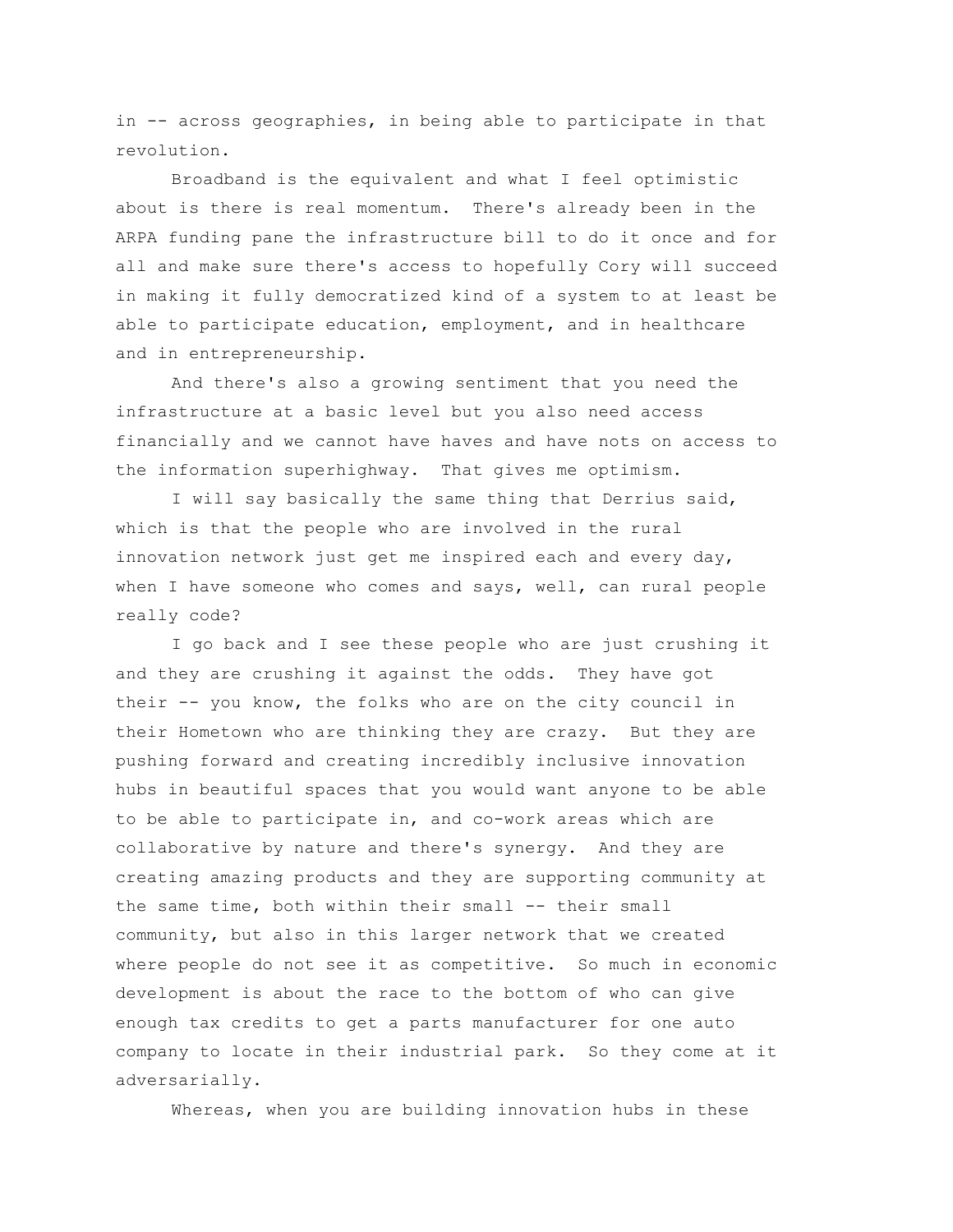rural places, they see it as completely collaborative, and it's just inspiring to see.

>> JERRY MICHALSKI: I love that. That sounds great. Small historical thing. Rural telephony took off faster than in cities because of a different intervention, Barbed wire. They used the Barbed wire to connect it. They used that as the conductor cable for phone calls, but then all the neighbors could listen in. But telephony was really important to people in rural areas. Cory and then Katie.

>> CORY DOCTOROW: Thanks. You know, my colleague, the great James Boyle at Duke University talked about how the word ecology changed the world of agriculture it wasn't clear why an old. What does it have to do with a gaseous composition of the upper atmosphere, but once we started talking about ecology, all of a sudden that snapped together. And I feel like there are a lot of people who are rightfully upset about monopolies in tech and the way that they bring harm to them. But they are only one kind of monopoly.

All the Halloween candy for sale in your candy aisle comes from like three companies. And there's only one pro wrestling league and there's also only one company that makes glasses. They also make all the lenses and every glasses store you have ever heard of, every brand, all owned by this one French Italian consortium called Luxottica. There's only like four banks and there's only three record labels and there's one movie studio and four talent agencies in Hollywood. There's only a couple of fast food chains.

And, you know, we are slowly but surely coming together around this idea that the problem isn't that Vince McMahon bought all the other wrestling leagues and like reclassified his employees as contractors and took away their healthcare so that they are begging for pennies to die with dignity.

The problem is monopoly. The problem is monopoly.

If we can build a coalition, that crosses all of these boundaries. If the people are angry about Halloween candy can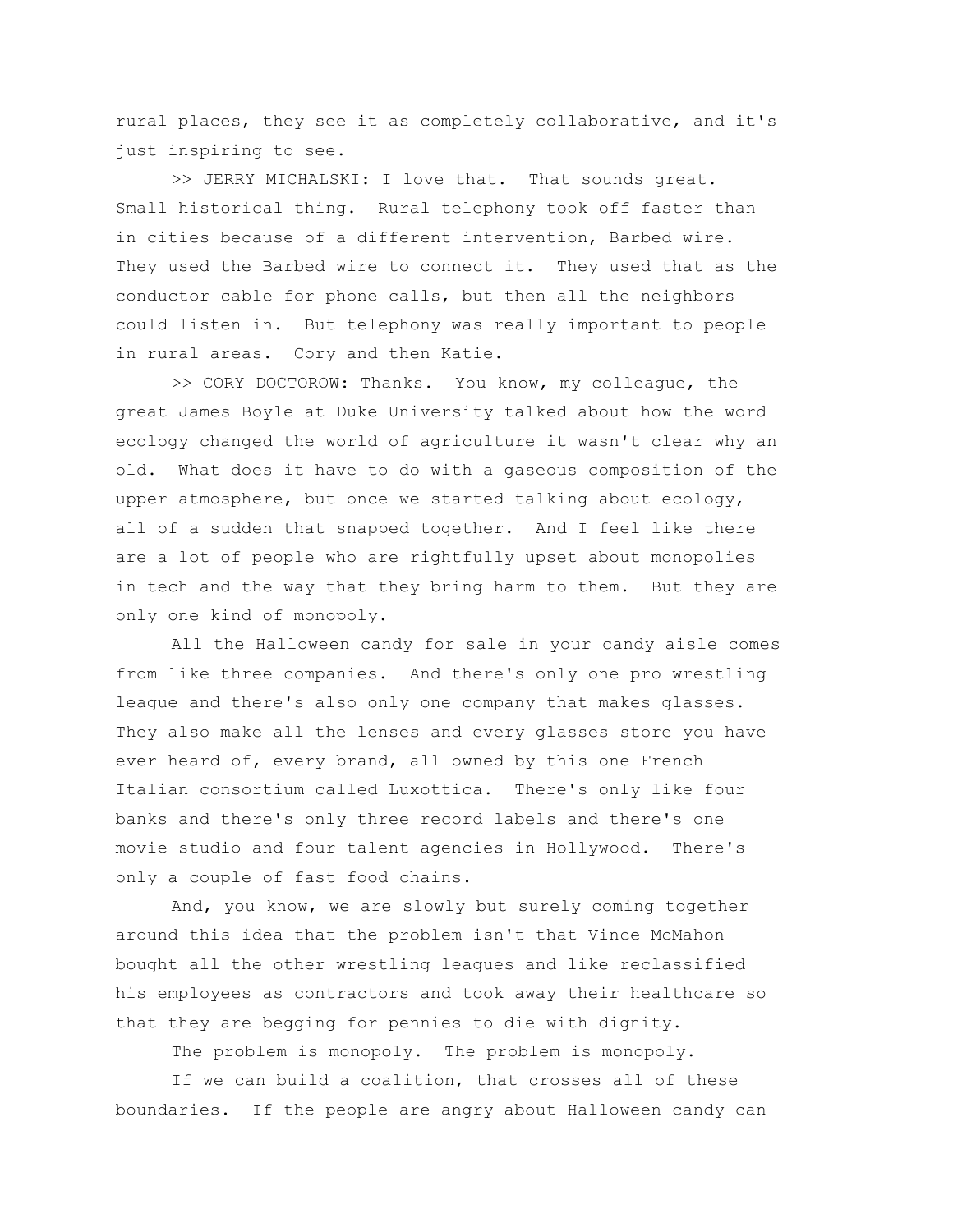join forces with the people who are angry about the fact that there are only two breweries left and four giant banks only one company making cheerleader uniforms, then we can build a coalition that's unstoppable, a coalition that made the new deal possible. A coalition that could really restructure our civilization for human thriving. We only have so much time to do. We are not on fire yet here in Southern California, but literally like the people who clean our solar panels pinged me yesterday and said, are you going to have us around to clean them off. I said, oh, no, not until after the wildfires. That's smart because we know they are coming and we know they will be worse than last year's.

>> JERRY MICHALSKI: So is -- the question was: What's the brightest light? Is Lina Khan at the FTC?

>> CORY DOCTOROW: Lina Khan is amazing. She's absolutely amazing. She is the right person for that job, and there's, you know, whispers that Gigi Sohn would be running the FCC and that would be a Lina Khan moment for the FCC and really astoundingly great. But Lina Khan on her own can't get anything done. She needs a big popular ground swell behind her which she's getting. It's not just Lina Khan. It's the forces that conspiracy to make Lina Khan possible in the chair seat at the FTC which is a popular ground swell that is brewing, and also the synergy between Lina Khan and this ground swell that once she's there she can govern with political will behind her, with a tailwind because we are all there fighting our corners for it. Some of us care about owls and others care about the ozone layer but we all understand that we are fighting for ecology.

>> JERRY MICHALSKI: Thank you. Katie, brightest beacon on your horizon. Given the issues you care about.

>> KATIE SALEN: Well, so weirdly, the pandemic has been in a way a kind of bright beacon around changes in mental models particularly around young people's lives online. So what the pandemic did, it drove kids online and, you know, historically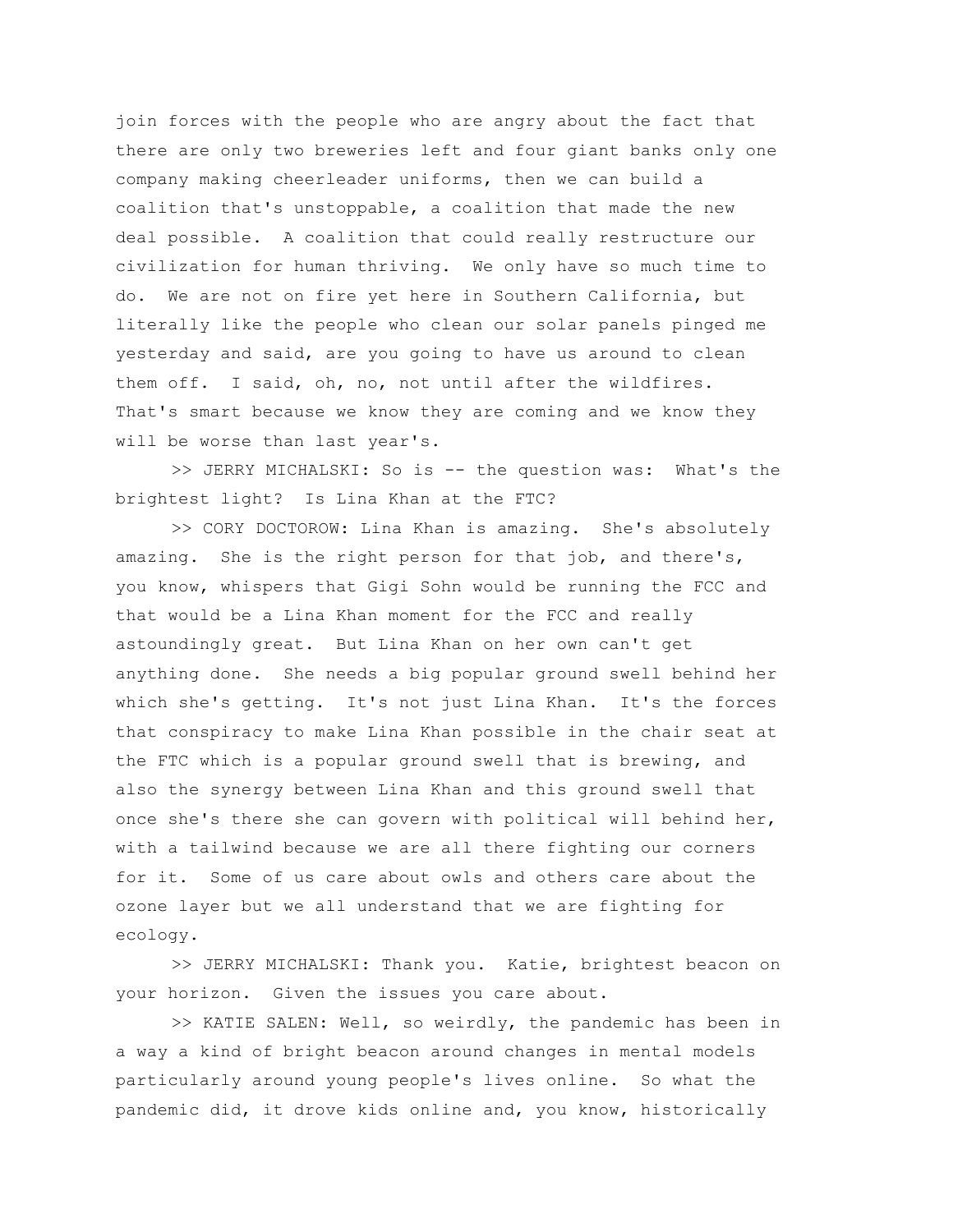unprecedented numbers, particularly in gaming. And also for many young people, they were in the house with their parents sitting next to their parents who now had insight into the lives of these kids, their online lives.

And so we have seen a big shift in a mental model which I heard several folks have talked about this resistant models and so there's been a very resistant model around gaming and kids. Lots of adults and lots of parents very nervous, popular narrative around gaming causes addiction, gaming causes kids to be violence which all the research doesn't support that.

So suddenly parents are seeing what actually their kids are doing, and they are -- they are kind of blown away. Super impressed. The pandemic also shone a light on the kids of parents who were not in the home. Latino parents were the most likely to be out of the home during the pandemic as essential workers.

It wasn't about access in terms of these kids did have the Internet, but they didn't have any kind of structure, or kind of guidance that might have happened in the home. You know, if a parent or other kind of caring adult had been there. So that's one thing as we have seen a shift  $-$ - we feel like, oh, my gosh the game people. We have an opening to change the conversation in a research-based way.

The second is there's suddenly now a really nice intersection between the good Internet people, people who are aspiring to make the Internet kind of better overall, and issues of health and wellness, right, which also was amplified by the pandemic.

And so suddenly the conversation, the mental health folks are talking to the good Internet folks and this conversation around the online community is being situated partially in the context of health and wellness which I think is really amazing. Prior, they have been very separate and so there's a conception that one can find a space of refuge online with others. What does that look like? Well, it looks really different depending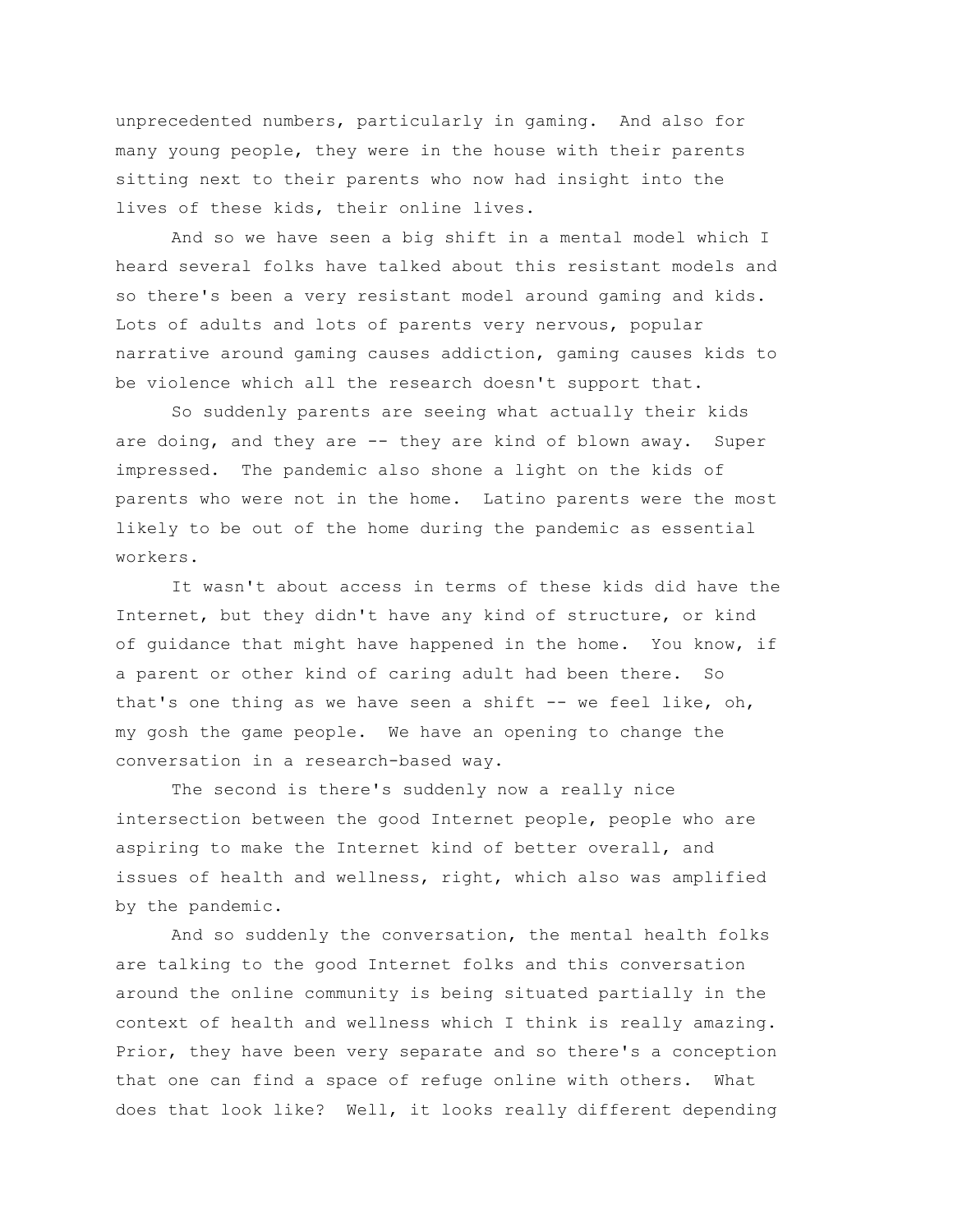who you are, how old you are and what community you come from. So there's again kind of a new recognition that we -- it's just like a model a way of thinking about an online community as a space of health and wellness. That's very exciting.

>> JERRY MICHALSKI: Michelle, you talked about employment benefits of Turo and we are at this really interesting, strange broken equilibrium moment, punctuated equilibrium in things like the future of work. How is Turo kind of addressing that so that it can become part of a stable platform for people as we move forward?

>> MICHELLE FANG: Well, you know, a lot of the developments and enhancements we have seen in the platform have developed organically. So when we first saw people come on Turo, oh, I have a car in my driveway. My kid is away at college. They only need it in the summer and the winter. I'm paying for insurance and it's, you know, the battery keeps dying because I'm not driving it enough. And I will put it on the platform and share.

It then they realized oh, gosh, I covered the cost of that car and actually a little bit and then some. Maybe I will get a newer car or a better car or a different car or a use case that I hadn't anticipated and I'm covering the cost of that car.

While our idea is to put the world's 1 billion cars to better use so certainly we are not interested in manufacturing more and more and more cars. But many people can then not necessarily need to own a car. You know? Maybe some families had two cars because they needed a car to tow a boat for a summer vacation or an RV or something like that. Well, now they sort of have the freedom because their neighbor or someone a few blocks away or a few miles away has that car that they need for a limited period of time.

And so our vision and our hope and our goal is that certainly far less cars are manufactured and produced. You know the rental car industry buys and replaces their fleet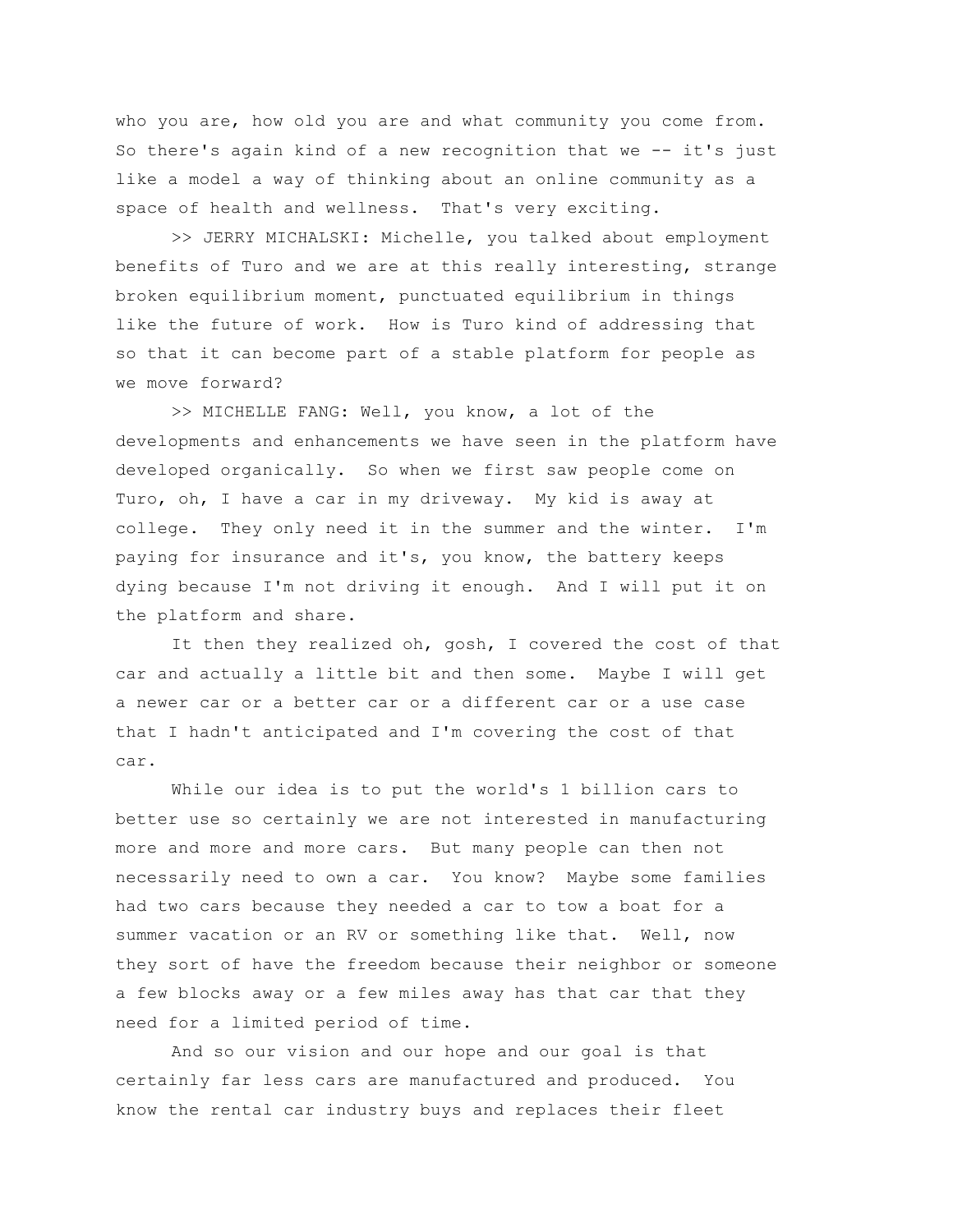every two to three years. It's just a tremendous amount of waste. And so our vision is really that fewer cars can be manufactured, fewer cars are needed, and those cars that are manufactured are utilized more, but fewer cars need to be owned.

And so you know, our model as some of the other speakers said, you know, I think the speaker that was speaking about the domestic work. You know, you decide how many cars you own, that you want to own. You decide how many days you want to share them and how much you price them. You become entrepreneurial and you have access to an entrepreneurial enterprise that you may not have otherwise had the access to, as I mentioned.

You know, our hosts are disproportionately from the immigrant communities, from minority communities. This is an alternative. It's an empowering alternative. And so, you know, for most people, is it going to replace a full-time job? No. I mean you would really have to put a lot into it. But we have hosts -- we have hosts who now own 20 or 30 cars. We have hosts in Hawaii who are telling all of their neighbors, here, give me your car. We have all of these tourists coming to Hawaii. There's not enough rental cars. You have people buying -- you know renting U-Hauls literally going on vacation to Kawhi and renting U-Haul.

Now, my mom will never share her car, but I can share it with her and share that money with her. So you have a lot of entrepreneurial people who say, hey, I have got time and expertise. Let me share your car for you. And I will share, you know -- and we'll both benefit from it the proceeds.

So I think for entrepreneurial folks, there are opportunities and we do have families where now, you know, they have left their full-time job and they are doing this full-time. And then for other people, it's just a way for them to help pay for college or law school or getting their LSW.

And so you know, it is very flexible and the great thing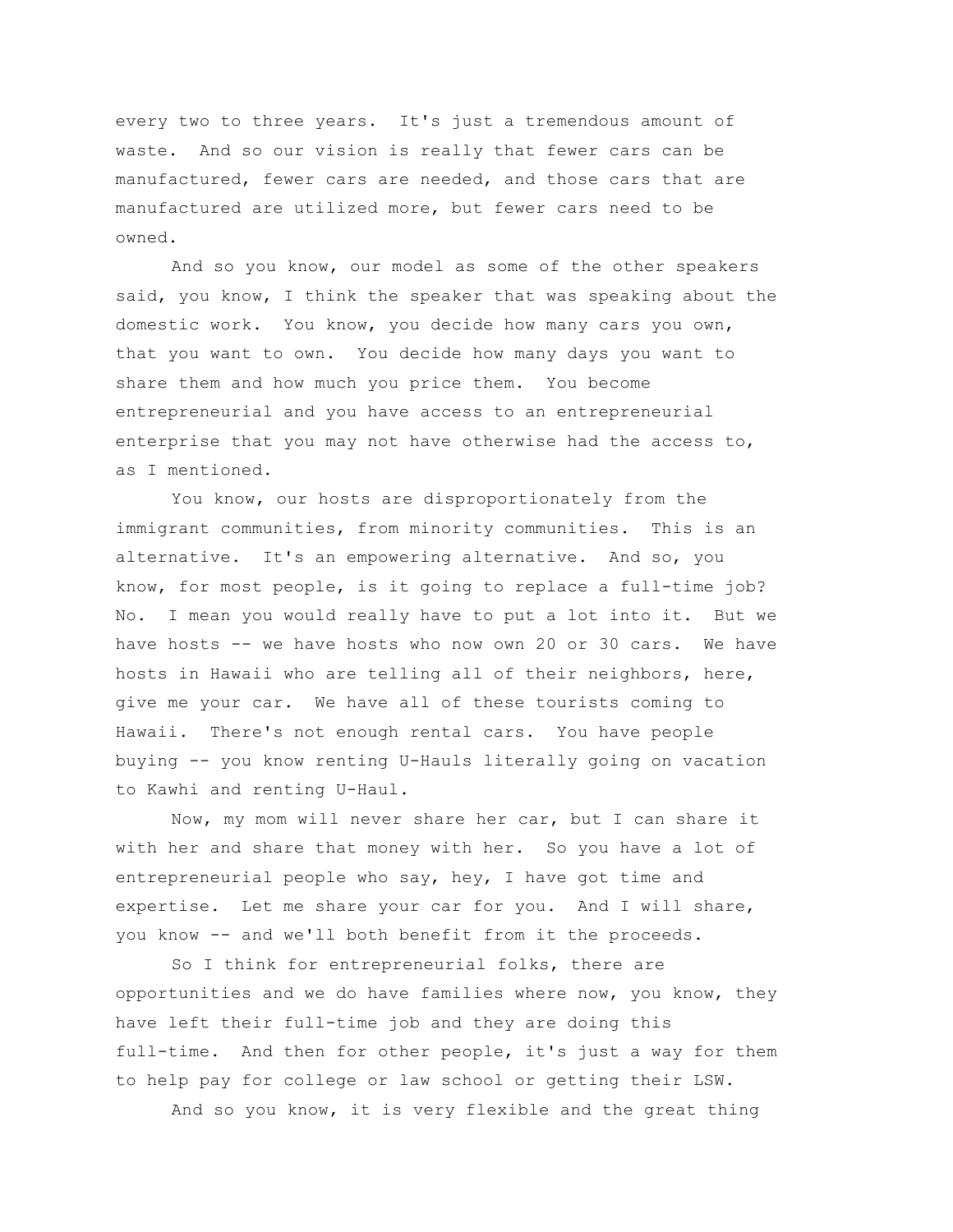about it from our perspective, is unlike Uber or Doordash or Lyft, you don't have to sit in your car 40 to 60 hours a day and try to find a place to go to the bathroom. Someone has my car for two weeks. It takes me ten minutes to meet them at the beginning. And five minutes at the end. My car is going up to Seattle because he wants to take a road trip up the coast.

And so it really is, you know, providing economic opportunity without tethering you to your opportunity. You can go to school or working your full-time job and it provides that little boost and that opportunity for economic empowerment.

And we have recently launched a program because the disproportionate limited access to capital that Derrius actually talked, about the Turo seat host initiative where giving \$1 million in loans to traditionally underrepresented folks, underrepresented in entrepreneurial communities, so that they can buy a car and share it and seek economic empowerment and that program we have started it out through Kiva, which I think is great and very much in line with what many of your speakers have talked about, but providing capital access, micro loans to folks to make a better life for themselves.

So these are, you know, just some of the things that we are excited about at Turo.

>> JERRY MICHALSKI: Thank you, Michelle. We have a little less than ten minutes left and this panel topic was building better online markets and communities. I wanted to ask an open question to whoever would like to jump in and answer it, from the lightning speakers or the panelists, and that is, markets and communities, it seems like we have talked about co-ops a whole bunch and co-ops blend markets and communities because co-ops only work when they are effective communities. They require people to be in relationship to function well.

And I wonder if you could riff on that. How are the structures changing the nature of what you do? What are the trickling effects into your own communities and how that works? Any of those kinds of themes, just this intersection, because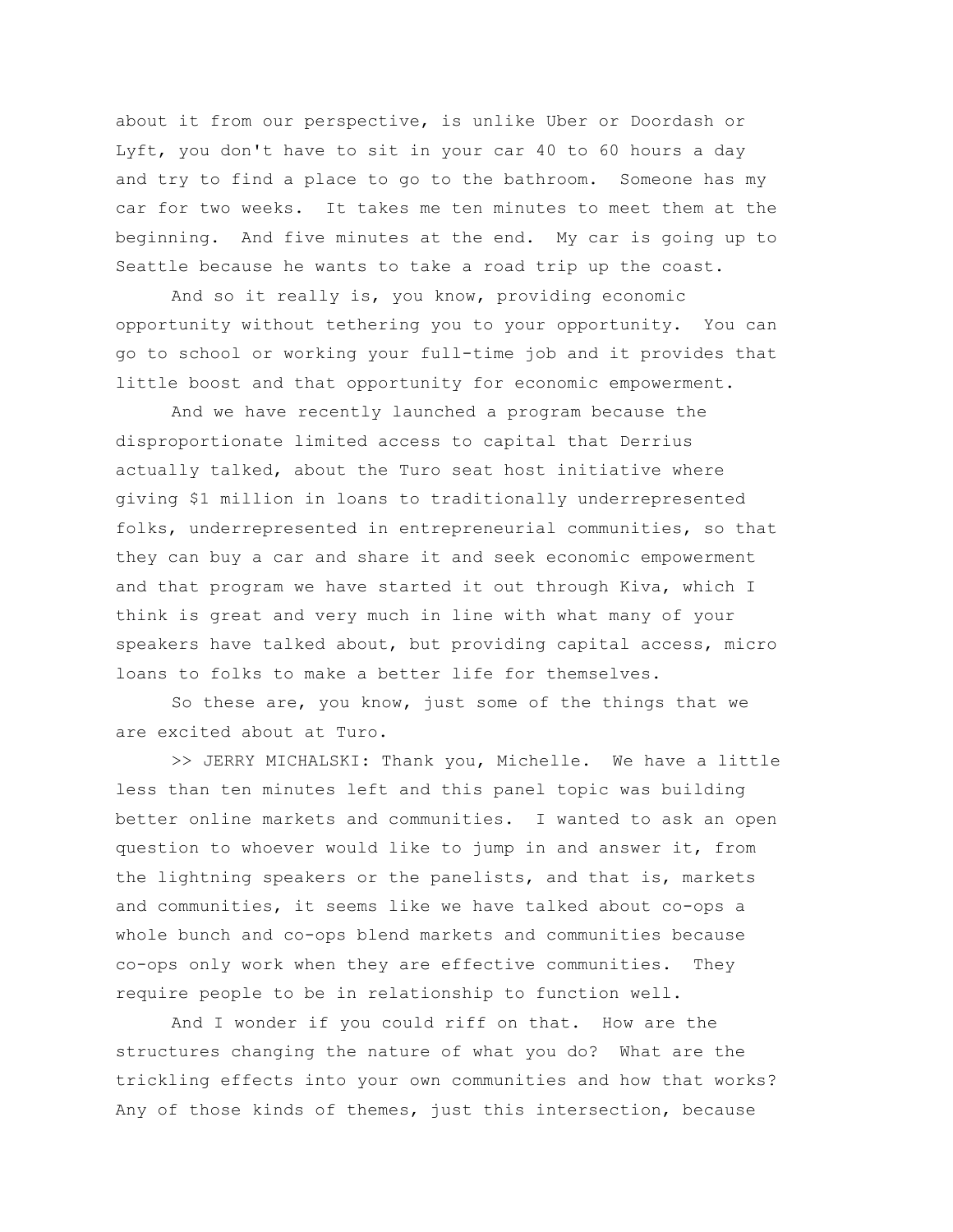very often markets sort of kill off communities or they think they can own communities and that's really not -- it doesn't end so well but this fruitful intersection of markets and communities. How is that working for you. Raise your hand or make the signal. I have auctioneer eyes if you want to comment on that.

Sylvia, please.

>> SYLVIA MORSE: Thanks. I think this is a really important question because, you know, especially in what some people are calling like the platform cooperativism movement, I think there's a question about how governance can work, essentially with really large platforms to reach the scale where they can be competitive, with some of the more traditional and frankly exploitive tech platforms.

And I think, you know, for us, because we're a community-based organization that had always been doing worker organizing and building those relationships first, we built on that, starting with what we knew worked and figuring out what technology was needed and where there are things that we need to do as human beings together.

So Up and Go was structured as a co-op. There are multiple cleaning services who mark through Up and Go. It's like a federation. There's a board elected by the membership and the membership functions through a membership committee. It's basically the management body that meets regularly with appointed representatives from each worker cooperative that's part of the platform.

And, you know, a lot of the work we have been doing over these five years is figuring out what decisions need to be made at what level. What can the membership body feel empowered to make through their own, you know, in-depth discussions about really complicated issues, like if we are talking about standard pricing, or if we're thinking about policies related to, yeah, how to handle cancellations or complaints.

There's some things, I think especially over time with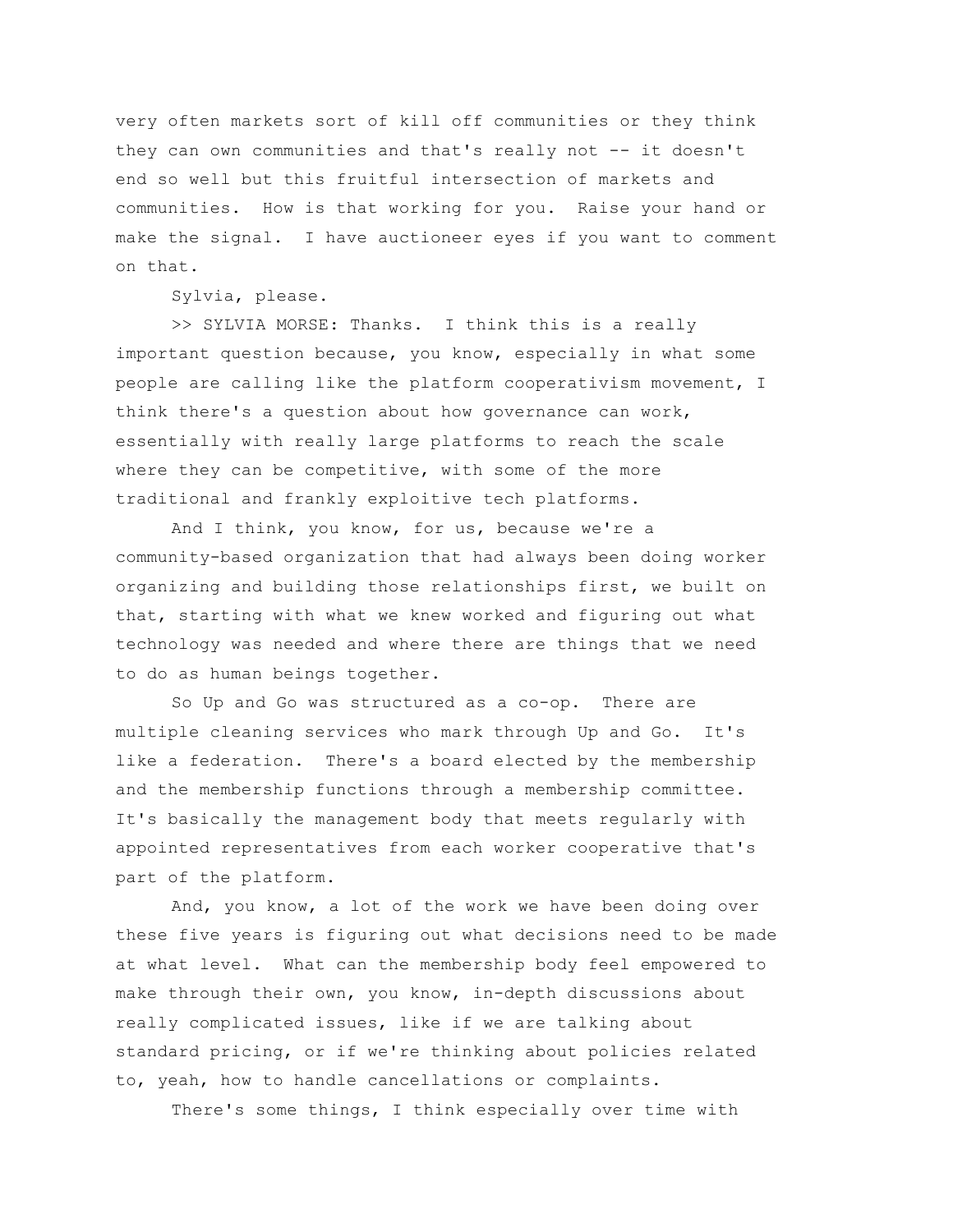building leadership that people have built more comfortable to make without bringing back to the full membership of their cooperatives. And over time, you know, questions that people are also able to resolve, not necessarily through a full meeting, right where we are able to maybe use technology to facilitate certain decisions more.

We also are -- this is maybe a slightly different version of what you are talking about. The group that we are working with -- it's not like they were working on Handy and now they are getting paid better from Up and Go. They were excluded from other platforms. A lot of what we are doing is also thinking about where is technology needed most? It's mostly the consumer-facing tools, because we're trying to reach people who want to book their services online.

For worker owners, we didn't actually build out an app interface that they have to learn to navigate in order to get jobs and compete. We spoke with them about what kinds of systems they have in their cooperatives for assigning jobs, and didn't try to recreate the wheel or invent new policies that could potentially be discriminatory.

So I think -- I might have gone a bit off course with the initial question, but I think rather than sort of seeing the cooperative structure figuring out how to meet that with the tech world, it's like, we are thinking about how to approach doing business in this market that people are navigating as a cooperative, and leveraging that to come up with better systems and better tools. So that's a bit of my answer.

>> JERRY MICHALSKI: I love that. Thank you, Sylvia.

And I'm reminded being in a cooperative and being in community requires being an investment of your hours, and I'm reminded the Oscar Wilde's old quote, the trouble with socialism requires too many evenings. Anyone else?

>> MATT DUNNE: Someone asked the us at what point what do we do? I said we are an ecosystem of ecosystem builders. It is interesting, it does take a lot of time to do it right but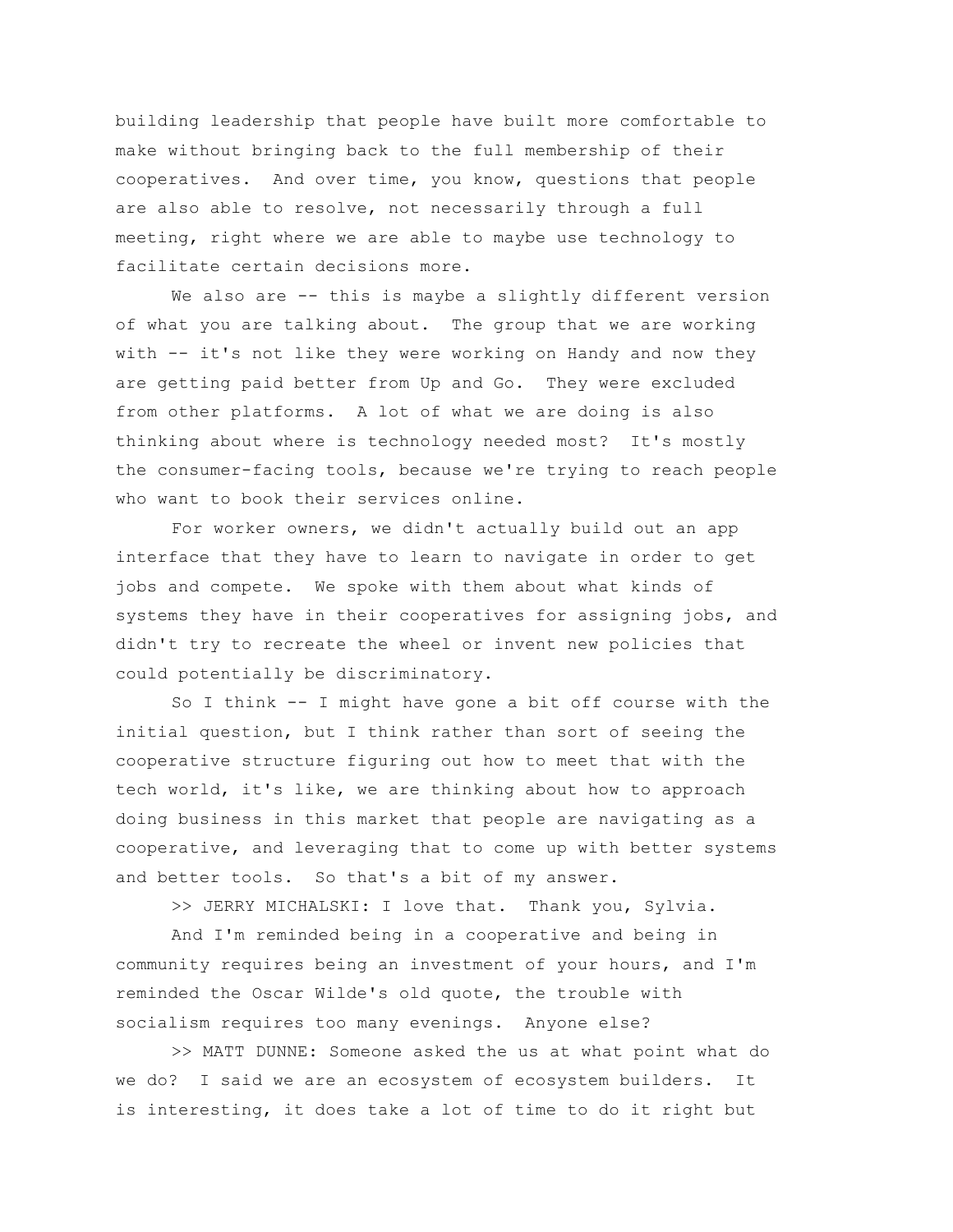it's super powerful, because -- and especially as we are trying to make a shift in narrative, and in economics and where these things can happen, to be able to have, you know, network value emerge across these different locations on a -- and it's not a formal cooperative in the way that some other organizations are doing it. It's more a membership model. You are creating a collective that's engaging a market to be able to make sure there's more equitable participation and we're excited about that.

The other thing I will quickly flag is that a couple of successful tech founders came to us and said, you know, we're excited about what you are doing. And we think that rural innovators would be perfect for the Next Generation of open source technology innovation. You know, real open source. And it was an interesting discussion because they said, look. You need -- you need very little infrastructure. You need now. You need very little start-up capital. And you need to have a sense of collaboration and community, which rural folks just sort of have to have because you can't specialize, right, because there's not -- you need to wear many, many hats.

And so we are now in the process of putting together a concept for an open source incubator that would start in one of our communities but eventually go to the entire community and with -- with a fund that would go along with it and the like.

So it's just -- it's a really interesting iteration on that same theme, in our space that has emerged as we have been getting out the word. And if folks are interested, please let us know.

>> JERRY MICHALSKI: That sounds really wonderful. I would like to know more. So I will be in touch. It's really interesting because I'm a fan of regenerative agriculture and other names for it, and one thing I realized in visiting a farm in California was when you go -- when you go regenerative, you make enemies of the John Deere salesperson in town, the fertilizer salesperson, the Monsanto rep, like all the wealthy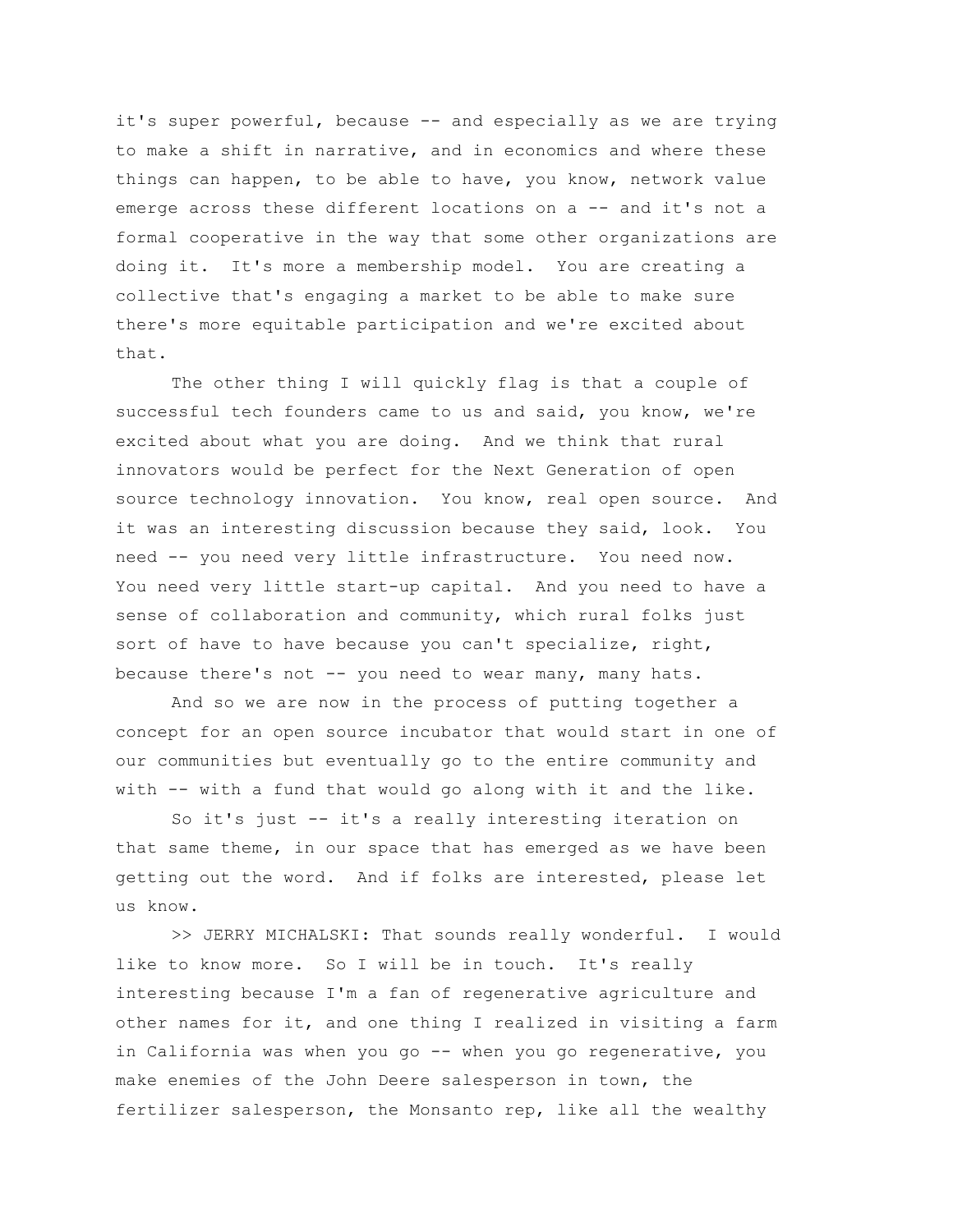people in town or suddenly like your enemies. And you need so much about change for me is social. We need -- we need, like somebody with us who is on the journey together, who we can link arms with and who will back us and have our backs, and Derrius, you are building this for communities of Black men. And I just think -- I just think we under appreciate, like we under appreciate the intelligence of young humans. We under appreciate the importance of this community set of bonds.

And Derrius, if you want to take us out we only have a minute out or so left, if you want to reflect on that, that would be a great way to wrap our panel.

>> DERRIUS QUARLES: Certainly. Two points I would make in terms of sort of the opportunity that cooperative models present. I think sort of two things there, it's really providing the opportunity for ownership. That's not saying that everybody wants to be a co-owner in the company that they work for. That's something that we found or they don't necessarily want to be a co-owner in the platform necessarily that they are leveraging, but many folks do, right?

So just having the opportunity for them to get involved in that way creates an entirely different dynamic. And then secondly, sort of just the opportunity for equitable financial benefits whether these platforms do become successful, it becomes a question of who benefits from that, right? Both from the short-term and in the long-term. So I think cooperative models in that way also present an opportunity to at least address some of the issues that we are seeing today.

And then to your other point, to close out, in terms of just community, yes. You certainly need that because these untraditional models are definitely going to -- you are going to come into conflict with traditional players. No doubt about it. We are certainly seeing it in our model, and in some ways that's not necessarily like direct competition or folks trying to undercut you, and in certain ways, it's just sort of a dismissiveness, right, as Matt spoke to. That in and of itself